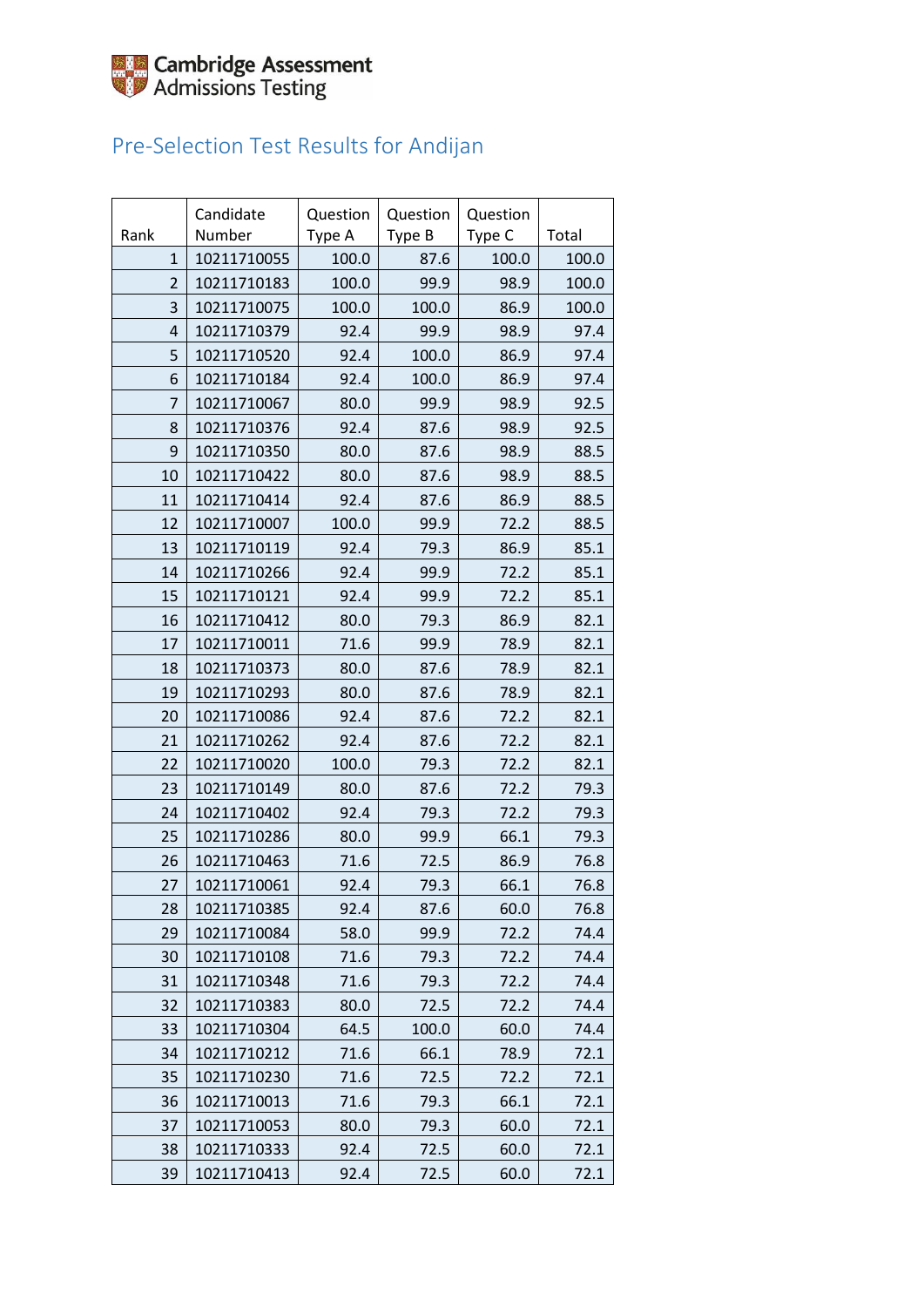

|      | Candidate   | Question | Question | Question |       |
|------|-------------|----------|----------|----------|-------|
| Rank | Number      | Type A   | Type B   | Type C   | Total |
| 40   | 10211710308 | 100.0    | 87.6     | 33.3     | 72.1  |
| 41   | 10211710472 | 58.0     | 87.6     | 66.1     | 69.9  |
| 42   | 10211710478 | 64.5     | 79.3     | 66.1     | 69.9  |
| 43   | 10211710018 | 64.5     | 66.1     | 72.2     | 67.8  |
| 44   | 10211710258 | 80.0     | 53.0     | 72.2     | 67.8  |
| 45   | 10211780501 | 71.6     | 66.1     | 66.1     | 67.8  |
| 46   | 10211710224 | 71.6     | 66.1     | 66.1     | 67.8  |
| 47   | 10211710441 | 71.6     | 66.1     | 66.1     | 67.8  |
| 48   | 10211710240 | 80.0     | 59.8     | 66.1     | 67.8  |
| 49   | 10211710263 | 64.5     | 79.3     | 60.0     | 67.8  |
| 50   | 10211710282 | 92.4     | 59.8     | 60.0     | 67.8  |
| 51   | 10211710118 | 64.5     | 87.6     | 53.4     | 67.8  |
| 52   | 10211710161 | 71.6     | 79.3     | 53.4     | 67.8  |
| 53   | 10211710644 | 71.6     | 79.3     | 53.4     | 67.8  |
| 54   | 10211710389 | 71.6     | 79.3     | 53.4     | 67.8  |
| 55   | 10211710029 | 64.5     | 59.8     | 72.2     | 65.6  |
| 56   | 10211710171 | 58.0     | 72.5     | 66.1     | 65.6  |
| 57   | 10211710701 | 58.0     | 79.3     | 60.0     | 65.6  |
| 58   | 10211710496 | 71.6     | 72.5     | 53.4     | 65.6  |
| 59   | 10211710028 | 80.0     | 66.1     | 53.4     | 65.6  |
| 60   | 10211710430 | 92.4     | 66.1     | 45.3     | 65.6  |
| 61   | 10211710095 | 44.3     | 66.1     | 78.9     | 63.5  |
| 62   | 10211710197 | 64.5     | 44.7     | 78.9     | 63.5  |
| 63   | 10211710619 | 44.3     | 72.5     | 72.2     | 63.5  |
| 64   | 10211710174 | 58.0     | 66.1     | 66.1     | 63.5  |
| 65   | 10211710467 | 64.5     | 66.1     | 60.0     | 63.5  |
| 66   | 10211710320 | 80.0     | 53.0     | 60.0     | 63.5  |
| 67   | 10211710220 | 64.5     | 72.5     | 53.4     | 63.5  |
| 68   | 10211710352 | 71.6     | 66.1     | 53.4     | 63.5  |
| 69   | 10211710114 | 71.6     | 66.1     | 53.4     | 63.5  |
| 70   | 10211710272 | 80.0     | 59.8     | 53.4     | 63.5  |
| 71   | 10211710117 | 80.0     | 66.1     | 45.3     | 63.5  |
| 72   | 10211710270 | 80.0     | 72.5     | 33.3     | 63.5  |
| 73   | 10211710228 | 92.4     | 66.1     | 33.3     | 63.5  |
| 74   | 10211710242 | 51.4     | 53.0     | 78.9     | 61.4  |
| 75   | 10211710015 | 58.0     | 59.8     | 66.1     | 61.4  |
| 76   | 10211710209 | 64.5     | 53.0     | 66.1     | 61.4  |
| 77   | 10211710295 | 58.0     | 66.1     | 60.0     | 61.4  |
| 78   | 10211710550 | 64.5     | 59.8     | 60.0     | 61.4  |
| 79   | 10211710216 | 64.5     | 59.8     | 60.0     | 61.4  |
| 80   | 10211710627 | 64.5     | 59.8     | 60.0     | 61.4  |
| 81   | 10211710661 | 64.5     | 59.8     | 60.0     | 61.4  |
| 82   | 10211710465 | 71.6     | 53.0     | 60.0     | 61.4  |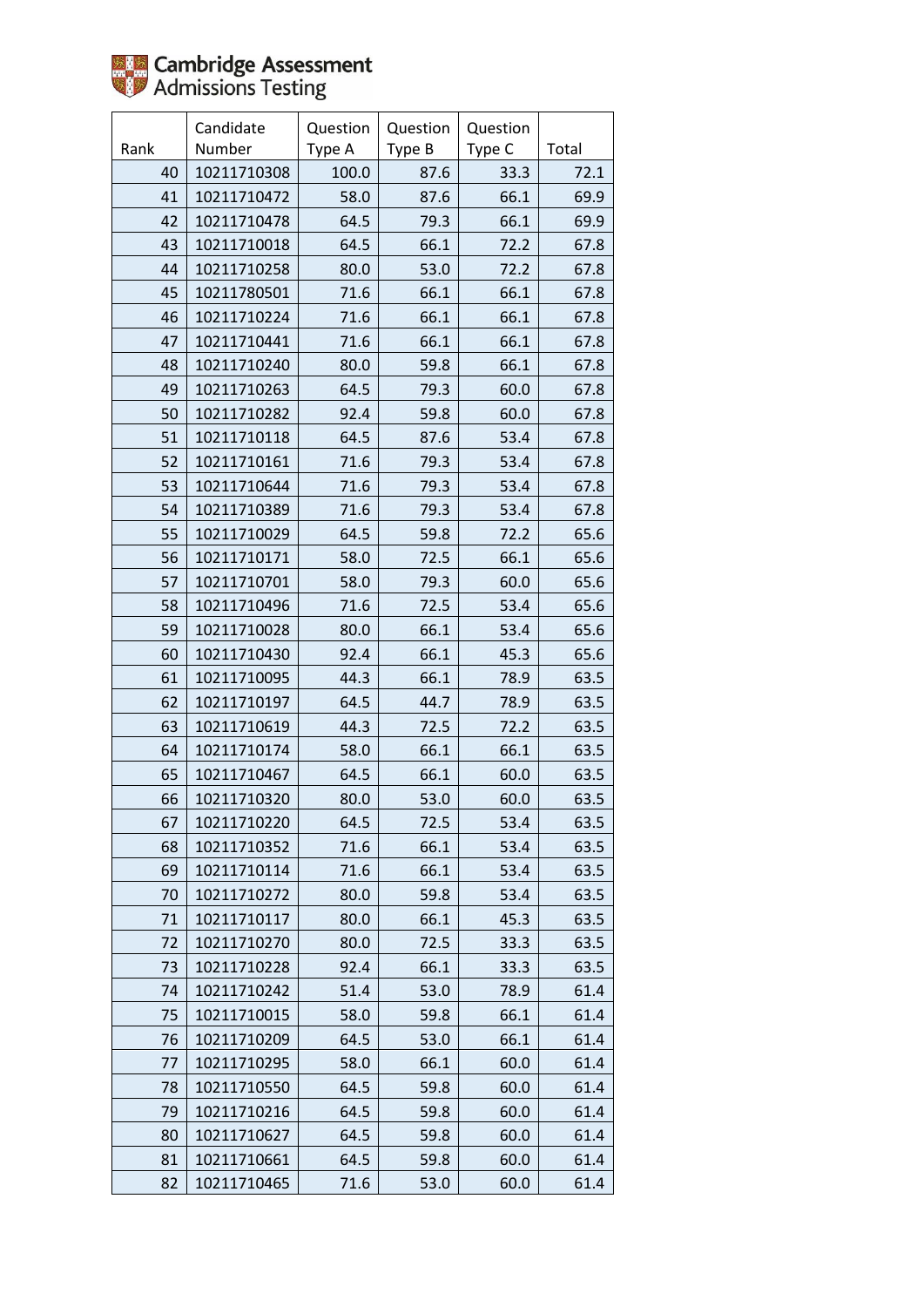

|      | Candidate   | Question | Question | Question |       |
|------|-------------|----------|----------|----------|-------|
| Rank | Number      | Type A   | Type B   | Type C   | Total |
| 83   | 10211710010 | 71.6     | 53.0     | 60.0     | 61.4  |
| 84   | 10211710298 | 58.0     | 72.5     | 53.4     | 61.4  |
| 85   | 10211710044 | 64.5     | 66.1     | 53.4     | 61.4  |
| 86   | 10211710091 | 64.5     | 66.1     | 53.4     | 61.4  |
| 87   | 10211710049 | 64.5     | 66.1     | 53.4     | 61.4  |
| 88   | 10211710134 | 64.5     | 66.1     | 53.4     | 61.4  |
| 89   | 10211710300 | 71.6     | 59.8     | 53.4     | 61.4  |
| 90   | 10211710395 | 71.6     | 59.8     | 53.4     | 61.4  |
| 91   | 10211710207 | 92.4     | 44.7     | 53.4     | 61.4  |
| 92   | 10211780186 | 92.4     | 53.0     | 45.3     | 61.4  |
| 93   | 10211710210 | 51.4     | 59.8     | 66.1     | 59.3  |
| 94   | 10211710398 | 58.0     | 53.0     | 66.1     | 59.3  |
| 95   | 10211710519 | 64.5     | 44.7     | 66.1     | 59.3  |
| 96   | 10211710145 | 58.0     | 59.8     | 60.0     | 59.3  |
| 97   | 10211780205 | 64.5     | 53.0     | 60.0     | 59.3  |
| 98   | 10211710538 | 64.5     | 53.0     | 60.0     | 59.3  |
| 99   | 10211710294 | 58.0     | 66.1     | 53.4     | 59.3  |
| 100  | 10211710157 | 58.0     | 66.1     | 53.4     | 59.3  |
| 101  | 10211710419 | 64.5     | 59.8     | 53.4     | 59.3  |
| 102  | 10211710027 | 71.6     | 53.0     | 53.4     | 59.3  |
| 103  | 10211710245 | 71.6     | 53.0     | 53.4     | 59.3  |
| 104  | 10211710453 | 80.0     | 44.7     | 53.4     | 59.3  |
| 105  | 10211710337 | 58.0     | 72.5     | 45.3     | 59.3  |
| 106  | 10211710217 | 71.6     | 59.8     | 45.3     | 59.3  |
| 107  | 10211710096 | 71.6     | 59.8     | 45.3     | 59.3  |
| 108  | 10211710460 | 80.0     | 53.0     | 45.3     | 59.3  |
| 109  | 10211710103 | 58.0     | 79.3     | 33.3     | 59.3  |
| 110  | 10211710025 | 51.4     | 32.4     | 78.9     | 57.1  |
| 111  | 10211710391 | 51.4     | 44.7     | 72.2     | 57.1  |
| 112  | 10211710050 | 58.0     | 32.4     | 72.2     | 57.1  |
| 113  | 10211710399 | 44.3     | 59.8     | 66.1     | 57.1  |
| 114  | 10211710484 | 58.0     | 44.7     | 66.1     | 57.1  |
| 115  | 10211710497 | 58.0     | 44.7     | 66.1     | 57.1  |
| 116  | 10211710699 | 58.0     | 44.7     | 66.1     | 57.1  |
| 117  | 10211710271 | 51.4     | 59.8     | 60.0     | 57.1  |
| 118  | 10211710663 | 51.4     | 59.8     | 60.0     | 57.1  |
| 119  | 10211710636 | 51.4     | 59.8     | 60.0     | 57.1  |
| 120  | 10211710707 | 58.0     | 53.0     | 60.0     | 57.1  |
| 121  | 10211710199 | 58.0     | 53.0     | 60.0     | 57.1  |
| 122  | 10211710343 | 58.0     | 53.0     | 60.0     | 57.1  |
| 123  | 10211710470 | 58.0     | 53.0     | 60.0     | 57.1  |
| 124  | 10211710128 | 64.5     | 44.7     | 60.0     | 57.1  |
| 125  | 10211710554 | 44.3     | 72.5     | 53.4     | 57.1  |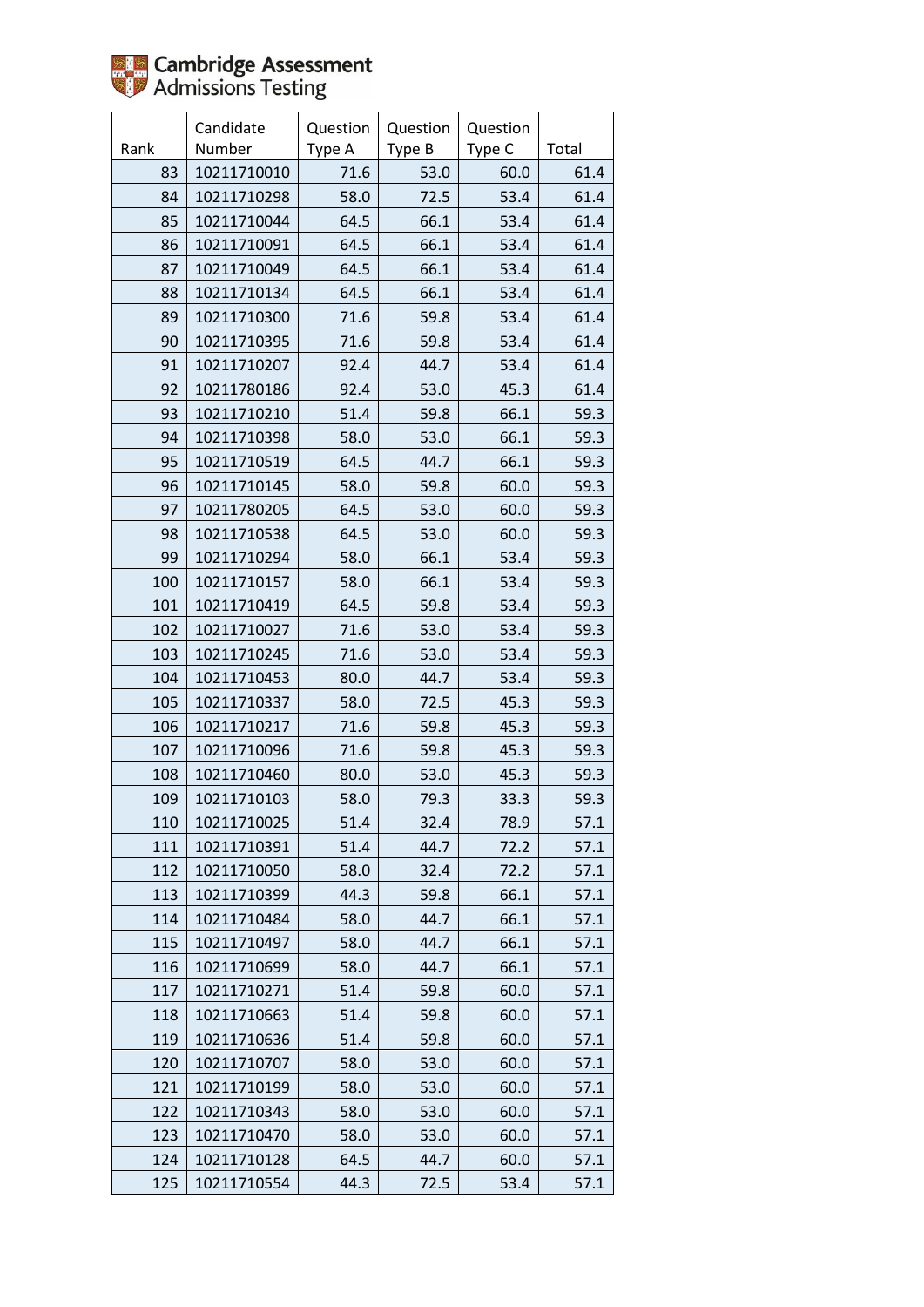

|      | Candidate   | Question | Question | Question |       |
|------|-------------|----------|----------|----------|-------|
| Rank | Number      | Type A   | Type B   | Type C   | Total |
| 126  | 10211710433 | 51.4     | 66.1     | 53.4     | 57.1  |
| 127  | 10211710568 | 58.0     | 59.8     | 53.4     | 57.1  |
| 128  | 10211710632 | 58.0     | 59.8     | 53.4     | 57.1  |
| 129  | 10211710359 | 71.6     | 44.7     | 53.4     | 57.1  |
| 130  | 10211710151 | 71.6     | 44.7     | 53.4     | 57.1  |
| 131  | 10211710388 | 71.6     | 44.7     | 53.4     | 57.1  |
| 132  | 10211710493 | 51.4     | 72.5     | 45.3     | 57.1  |
| 133  | 10211710346 | 58.0     | 66.1     | 45.3     | 57.1  |
| 134  | 10211710080 | 58.0     | 66.1     | 45.3     | 57.1  |
| 135  | 10211710589 | 58.0     | 66.1     | 45.3     | 57.1  |
| 136  | 10211710578 | 64.5     | 59.8     | 45.3     | 57.1  |
| 137  | 10211710436 | 64.5     | 59.8     | 45.3     | 57.1  |
| 138  | 10211710039 | 64.5     | 59.8     | 45.3     | 57.1  |
| 139  | 10211710135 | 64.5     | 59.8     | 45.3     | 57.1  |
| 140  | 10211710109 | 64.5     | 59.8     | 45.3     | 57.1  |
| 141  | 10211710676 | 80.0     | 44.7     | 45.3     | 57.1  |
| 142  | 10211710631 | 64.5     | 66.1     | 33.3     | 57.1  |
| 143  | 10211710021 | 71.6     | 66.1     | 0.0      | 57.1  |
| 144  | 10211710454 | 80.0     | 59.8     | 0.0      | 57.1  |
| 145  | 10211710543 | 80.0     | 59.8     | 0.0      | 57.1  |
| 146  | 10211710168 | 51.4     | 32.4     | 72.2     | 54.9  |
| 147  | 10211710715 | 44.3     | 53.0     | 66.1     | 54.9  |
| 148  | 10211710063 | 44.3     | 53.0     | 66.1     | 54.9  |
| 149  | 10211710213 | 44.3     | 59.8     | 60.0     | 54.9  |
| 150  | 10211710369 | 51.4     | 53.0     | 60.0     | 54.9  |
| 151  | 10211710420 | 51.4     | 53.0     | 60.0     | 54.9  |
| 152  | 10211710144 | 58.0     | 44.7     | 60.0     | 54.9  |
| 153  | 10211710541 | 64.5     | 32.4     | 60.0     | 54.9  |
| 154  | 10211710071 | 44.3     | 66.1     | 53.4     | 54.9  |
| 155  | 10211710236 | 51.4     | 59.8     | 53.4     | 54.9  |
| 156  | 10211710368 | 51.4     | 59.8     | 53.4     | 54.9  |
| 157  | 10211710218 | 58.0     | 53.0     | 53.4     | 54.9  |
| 158  | 10211710056 | 58.0     | 53.0     | 53.4     | 54.9  |
| 159  | 10211710276 | 64.5     | 44.7     | 53.4     | 54.9  |
| 160  | 10211710316 | 51.4     | 66.1     | 45.3     | 54.9  |
| 161  | 10211710066 | 51.4     | 66.1     | 45.3     | 54.9  |
| 162  | 10211710256 | 58.0     | 59.8     | 45.3     | 54.9  |
| 163  | 10211710070 | 58.0     | 59.8     | 45.3     | 54.9  |
| 164  | 10211710003 | 64.5     | 53.0     | 45.3     | 54.9  |
| 165  | 10211710570 | 64.5     | 53.0     | 45.3     | 54.9  |
| 166  | 10211710534 | 64.5     | 53.0     | 45.3     | 54.9  |
| 167  | 10211710366 | 71.6     | 44.7     | 45.3     | 54.9  |
| 168  | 10211710711 | 71.6     | 44.7     | 45.3     | 54.9  |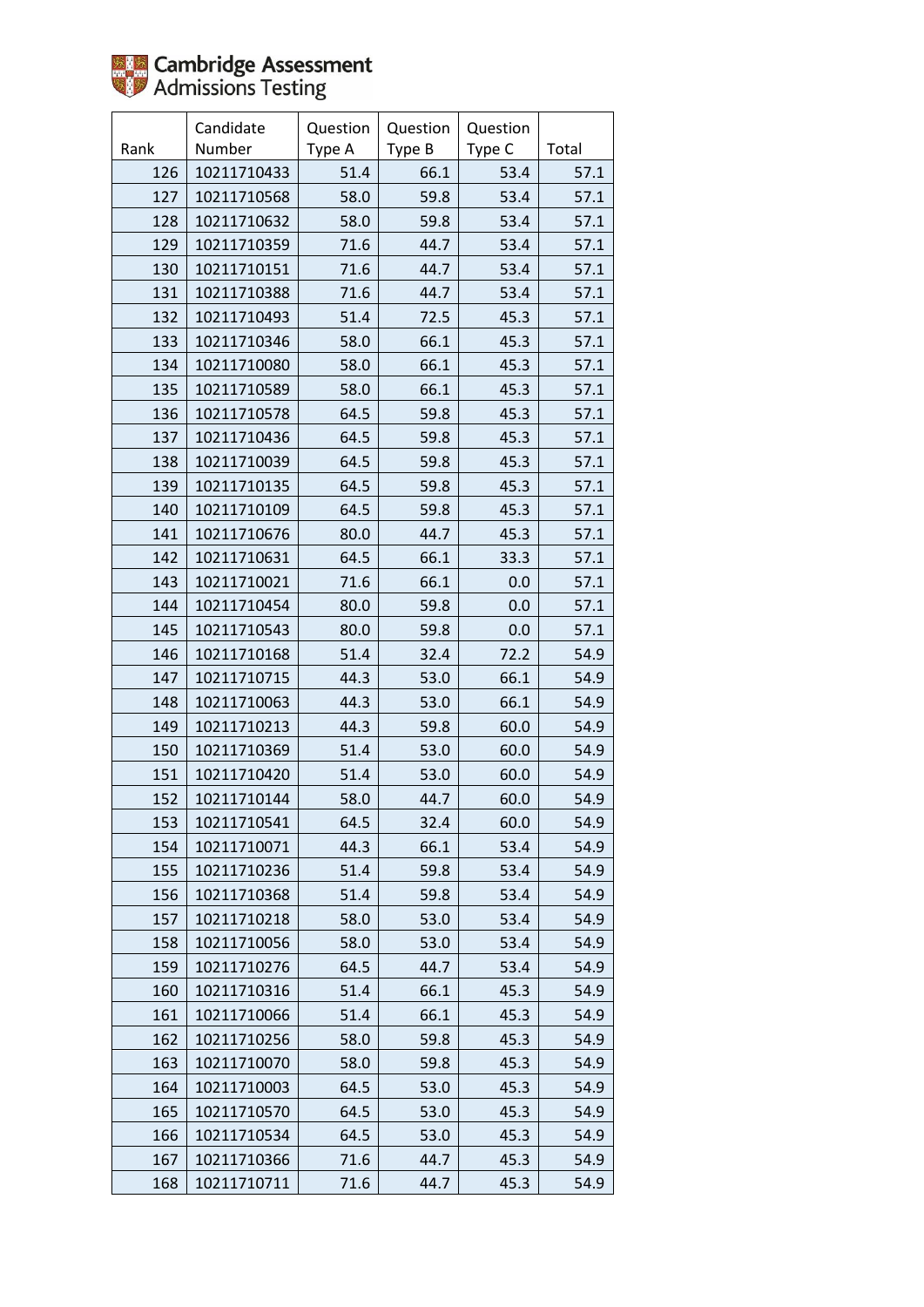

|      | Candidate   | Question | Question | Question |       |
|------|-------------|----------|----------|----------|-------|
| Rank | Number      | Type A   | Type B   | Type C   | Total |
| 169  | 10211710072 | 71.6     | 44.7     | 45.3     | 54.9  |
| 170  | 10211710087 | 51.4     | 72.5     | 33.3     | 54.9  |
| 171  | 10211710152 | 64.5     | 59.8     | 33.3     | 54.9  |
| 172  | 10211710219 | 64.5     | 59.8     | 33.3     | 54.9  |
| 173  | 10211710014 | 80.0     | 44.7     | 33.3     | 54.9  |
| 174  | 10211710222 | 80.0     | 44.7     | 33.3     | 54.9  |
| 175  | 10211710132 | 35.8     | 44.7     | 72.2     | 52.6  |
| 176  | 10211710553 | 23.2     | 59.8     | 66.1     | 52.6  |
| 177  | 10211710032 | 35.8     | 53.0     | 66.1     | 52.6  |
| 178  | 10211710440 | 44.3     | 44.7     | 66.1     | 52.6  |
| 179  | 10211710324 | 51.4     | 32.4     | 66.1     | 52.6  |
| 180  | 10211710458 | 35.8     | 59.8     | 60.0     | 52.6  |
| 181  | 10211710600 | 35.8     | 59.8     | 60.0     | 52.6  |
| 182  | 10211710580 | 35.8     | 59.8     | 60.0     | 52.6  |
| 183  | 10211710565 | 35.8     | 59.8     | 60.0     | 52.6  |
| 184  | 10211710016 | 44.3     | 53.0     | 60.0     | 52.6  |
| 185  | 10211710338 | 44.3     | 53.0     | 60.0     | 52.6  |
| 186  | 10211710574 | 44.3     | 53.0     | 60.0     | 52.6  |
| 187  | 10211710582 | 51.4     | 44.7     | 60.0     | 52.6  |
| 188  | 10211710248 | 51.4     | 44.7     | 60.0     | 52.6  |
| 189  | 10211710019 | 51.4     | 44.7     | 60.0     | 52.6  |
| 190  | 10211710618 | 51.4     | 44.7     | 60.0     | 52.6  |
| 191  | 10211710225 | 58.0     | 32.4     | 60.0     | 52.6  |
| 192  | 10211710122 | 58.0     | 32.4     | 60.0     | 52.6  |
| 193  | 10211710480 | 35.8     | 66.1     | 53.4     | 52.6  |
| 194  | 10211710267 | 35.8     | 66.1     | 53.4     | 52.6  |
| 195  | 10211710557 | 35.8     | 66.1     | 53.4     | 52.6  |
| 196  | 10211710686 | 35.8     | 66.1     | 53.4     | 52.6  |
| 197  | 10211710131 | 44.3     | 59.8     | 53.4     | 52.6  |
| 198  | 10211710180 | 44.3     | 59.8     | 53.4     | 52.6  |
| 199  | 10211710062 | 44.3     | 59.8     | 53.4     | 52.6  |
| 200  | 10211710640 | 44.3     | 59.8     | 53.4     | 52.6  |
| 201  | 10211710386 | 44.3     | 59.8     | 53.4     | 52.6  |
| 202  | 10211710546 | 44.3     | 59.8     | 53.4     | 52.6  |
| 203  | 10211710387 | 51.4     | 53.0     | 53.4     | 52.6  |
| 204  | 10211710141 | 51.4     | 53.0     | 53.4     | 52.6  |
| 205  | 10211710093 | 51.4     | 53.0     | 53.4     | 52.6  |
| 206  | 10211710099 | 51.4     | 53.0     | 53.4     | 52.6  |
| 207  | 10211710396 | 51.4     | 53.0     | 53.4     | 52.6  |
| 208  | 10211710576 | 58.0     | 44.7     | 53.4     | 52.6  |
| 209  | 10211710439 | 58.0     | 44.7     | 53.4     | 52.6  |
| 210  | 10211710303 | 58.0     | 44.7     | 53.4     | 52.6  |
| 211  | 10211710468 | 44.3     | 66.1     | 45.3     | 52.6  |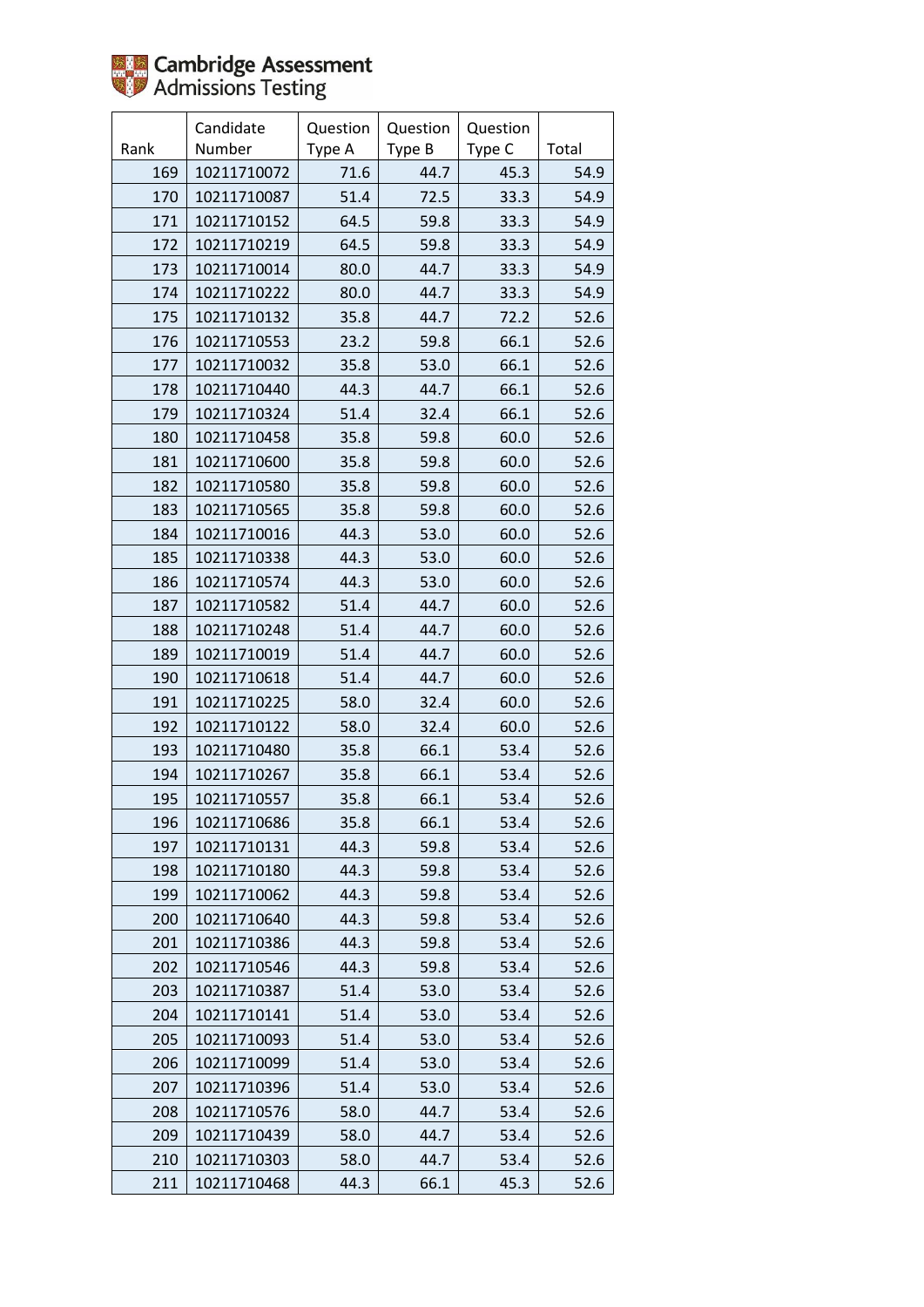

|      | Candidate   | Question | Question | Question |       |
|------|-------------|----------|----------|----------|-------|
| Rank | Number      | Type A   | Type B   | Type C   | Total |
| 212  | 10211710164 | 44.3     | 66.1     | 45.3     | 52.6  |
| 213  | 10211710323 | 51.4     | 59.8     | 45.3     | 52.6  |
| 214  | 10211710098 | 51.4     | 59.8     | 45.3     | 52.6  |
| 215  | 10211710203 | 51.4     | 59.8     | 45.3     | 52.6  |
| 216  | 10211710249 | 51.4     | 59.8     | 45.3     | 52.6  |
| 217  | 10211710237 | 58.0     | 53.0     | 45.3     | 52.6  |
| 218  | 10211710542 | 58.0     | 53.0     | 45.3     | 52.6  |
| 219  | 10211710552 | 64.5     | 44.7     | 45.3     | 52.6  |
| 220  | 10211710693 | 71.6     | 32.4     | 45.3     | 52.6  |
| 221  | 10211710175 | 51.4     | 66.1     | 33.3     | 52.6  |
| 222  | 10211710591 | 51.4     | 66.1     | 33.3     | 52.6  |
| 223  | 10211710156 | 51.4     | 66.1     | 33.3     | 52.6  |
| 224  | 10211710094 | 58.0     | 59.8     | 33.3     | 52.6  |
| 225  | 10211710532 | 58.0     | 59.8     | 33.3     | 52.6  |
| 226  | 10211710052 | 58.0     | 59.8     | 33.3     | 52.6  |
| 227  | 10211710120 | 58.0     | 59.8     | 33.3     | 52.6  |
| 228  | 10211710146 | 64.5     | 53.0     | 33.3     | 52.6  |
| 229  | 10211780185 | 35.8     | 32.4     | 72.2     | 50.1  |
| 230  | 10211710527 | 0.0      | 59.8     | 66.1     | 50.1  |
| 231  | 10211710288 | 35.8     | 44.7     | 66.1     | 50.1  |
| 232  | 10211710178 | 44.3     | 32.4     | 66.1     | 50.1  |
| 233  | 10211710683 | 44.3     | 32.4     | 66.1     | 50.1  |
| 234  | 10211710101 | 44.3     | 32.4     | 66.1     | 50.1  |
| 235  | 10211710006 | 51.4     | 0.0      | 66.1     | 50.1  |
| 236  | 10211710434 | 35.8     | 53.0     | 60.0     | 50.1  |
| 237  | 10211710068 | 35.8     | 53.0     | 60.0     | 50.1  |
| 238  | 10211710297 | 35.8     | 53.0     | 60.0     | 50.1  |
| 239  | 10211710235 | 44.3     | 44.7     | 60.0     | 50.1  |
| 240  | 10211710611 | 44.3     | 44.7     | 60.0     | 50.1  |
| 241  | 10211710447 | 44.3     | 44.7     | 60.0     | 50.1  |
| 242  | 10211710682 | 44.3     | 44.7     | 60.0     | 50.1  |
| 243  | 10211710190 | 44.3     | 44.7     | 60.0     | 50.1  |
| 244  | 10211710372 | 44.3     | 44.7     | 60.0     | 50.1  |
| 245  | 10211710566 | 51.4     | 32.4     | 60.0     | 50.1  |
| 246  | 10211710657 | 51.4     | 32.4     | 60.0     | 50.1  |
| 247  | 10211710397 | 35.8     | 59.8     | 53.4     | 50.1  |
| 248  | 10211710254 | 44.3     | 53.0     | 53.4     | 50.1  |
| 249  | 10211710233 | 44.3     | 53.0     | 53.4     | 50.1  |
| 250  | 10211710155 | 44.3     | 53.0     | 53.4     | 50.1  |
| 251  | 10211710464 | 51.4     | 44.7     | 53.4     | 50.1  |
| 252  | 10211710246 | 51.4     | 44.7     | 53.4     | 50.1  |
| 253  | 10211710332 | 51.4     | 44.7     | 53.4     | 50.1  |
| 254  | 10211710239 | 51.4     | 44.7     | 53.4     | 50.1  |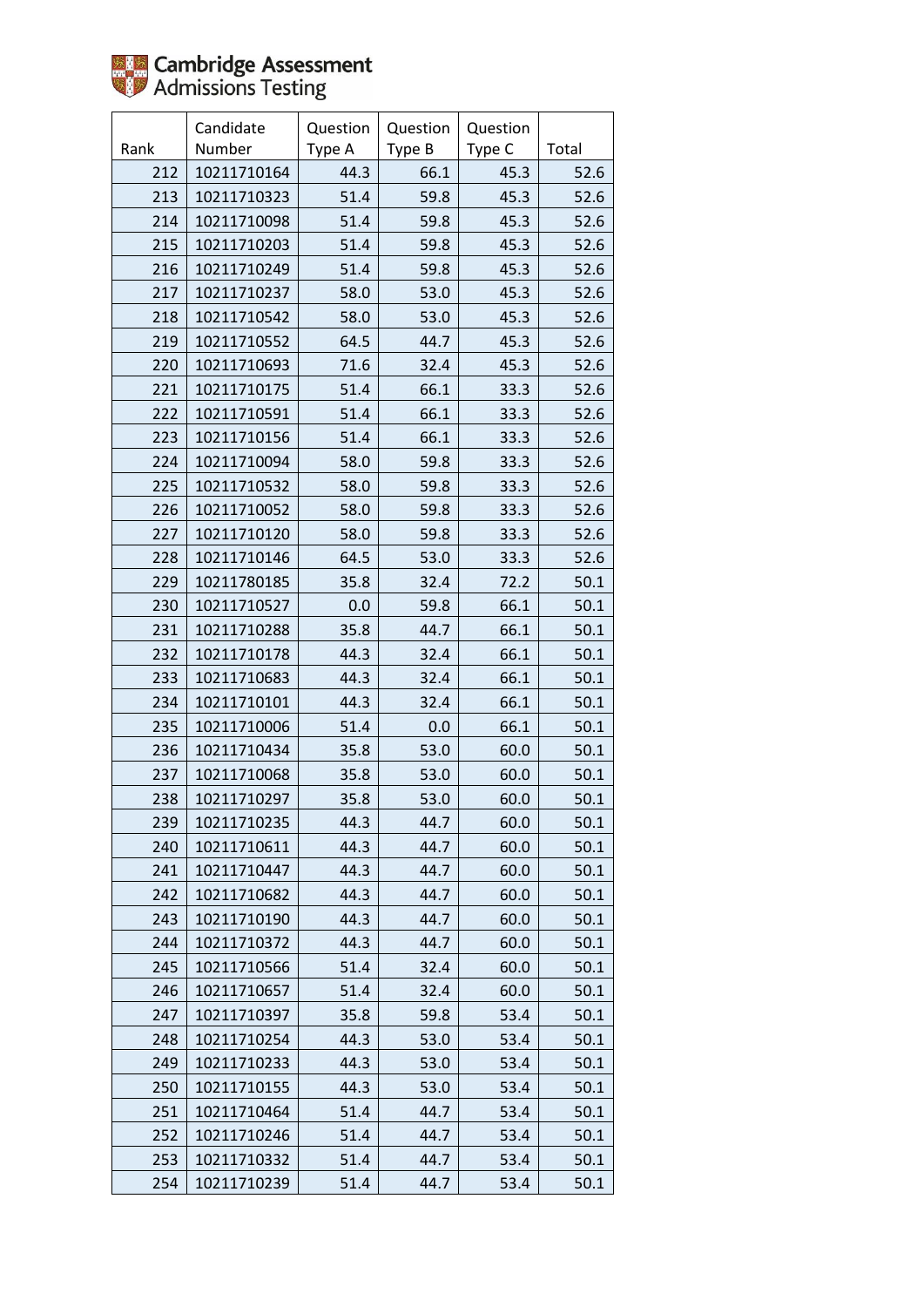

|      | Candidate   | Question | Question | Question |       |
|------|-------------|----------|----------|----------|-------|
| Rank | Number      | Type A   | Type B   | Type C   | Total |
| 255  | 10211710312 | 58.0     | 32.4     | 53.4     | 50.1  |
| 256  | 10211710416 | 58.0     | 32.4     | 53.4     | 50.1  |
| 257  | 10211710126 | 58.0     | 32.4     | 53.4     | 50.1  |
| 258  | 10211710088 | 64.5     | 0.0      | 53.4     | 50.1  |
| 259  | 10211710292 | 35.8     | 66.1     | 45.3     | 50.1  |
| 260  | 10211780503 | 35.8     | 66.1     | 45.3     | 50.1  |
| 261  | 10211710562 | 44.3     | 59.8     | 45.3     | 50.1  |
| 262  | 10211710265 | 44.3     | 59.8     | 45.3     | 50.1  |
| 263  | 10211710625 | 44.3     | 59.8     | 45.3     | 50.1  |
| 264  | 10211710426 | 44.3     | 59.8     | 45.3     | 50.1  |
| 265  | 10211710048 | 51.4     | 53.0     | 45.3     | 50.1  |
| 266  | 10211780417 | 51.4     | 53.0     | 45.3     | 50.1  |
| 267  | 10211710307 | 51.4     | 53.0     | 45.3     | 50.1  |
| 268  | 10211710585 | 51.4     | 53.0     | 45.3     | 50.1  |
| 269  | 10211710284 | 51.4     | 53.0     | 45.3     | 50.1  |
| 270  | 10211710057 | 51.4     | 53.0     | 45.3     | 50.1  |
| 271  | 10211710153 | 51.4     | 53.0     | 45.3     | 50.1  |
| 272  | 10211710690 | 51.4     | 53.0     | 45.3     | 50.1  |
| 273  | 10211710023 | 51.4     | 53.0     | 45.3     | 50.1  |
| 274  | 10211710001 | 51.4     | 53.0     | 45.3     | 50.1  |
| 275  | 10211710466 | 58.0     | 44.7     | 45.3     | 50.1  |
| 276  | 10211710243 | 58.0     | 44.7     | 45.3     | 50.1  |
| 277  | 10211710309 | 58.0     | 44.7     | 45.3     | 50.1  |
| 278  | 10211710526 | 58.0     | 44.7     | 45.3     | 50.1  |
| 279  | 10211710009 | 58.0     | 44.7     | 45.3     | 50.1  |
| 280  | 10211710125 | 58.0     | 44.7     | 45.3     | 50.1  |
| 281  | 10211710339 | 58.0     | 44.7     | 45.3     | 50.1  |
| 282  | 10211710549 | 58.0     | 44.7     | 45.3     | 50.1  |
| 283  | 10211710545 | 58.0     | 44.7     | 45.3     | 50.1  |
| 284  | 10211710166 | 58.0     | 44.7     | 45.3     | 50.1  |
| 285  | 10211710301 | 51.4     | 59.8     | 33.3     | 50.1  |
| 286  | 10211710279 | 58.0     | 53.0     | 33.3     | 50.1  |
| 287  | 10211710107 | 58.0     | 53.0     | 33.3     | 50.1  |
| 288  | 10211710623 | 58.0     | 53.0     | 33.3     | 50.1  |
| 289  | 10211710163 | 58.0     | 53.0     | 33.3     | 50.1  |
| 290  | 10211710500 | 64.5     | 44.7     | 33.3     | 50.1  |
| 291  | 10211710314 | 64.5     | 44.7     | 33.3     | 50.1  |
| 292  | 10211710435 | 51.4     | 66.1     | 0.0      | 50.1  |
| 293  | 10211710548 | 64.5     | 53.0     | 0.0      | 50.1  |
| 294  | 10211710082 | 64.5     | 53.0     | 0.0      | 50.1  |
| 295  | 10211710344 | 64.5     | 53.0     | 0.0      | 50.1  |
| 296  | 10211710556 | 71.6     | 44.7     | 0.0      | 50.1  |
| 297  | 10211710411 | 71.6     | 44.7     | 0.0      | 50.1  |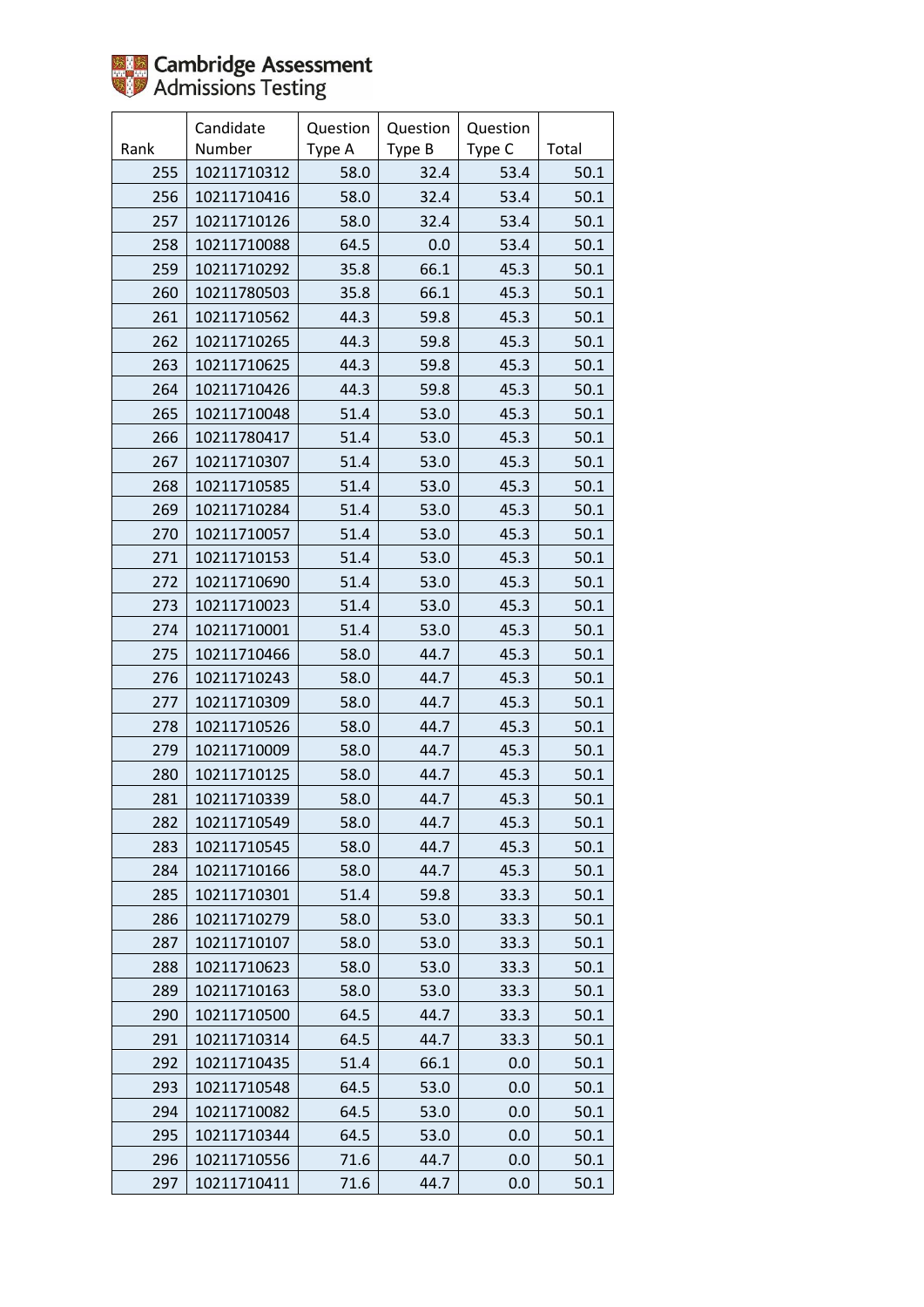

|      | Candidate   | Question | Question | Question |       |
|------|-------------|----------|----------|----------|-------|
| Rank | Number      | Type A   | Type B   | Type C   | Total |
| 298  | 10211710214 | 23.2     | 44.7     | 66.1     | 47.5  |
| 299  | 10211710407 | 35.8     | 32.4     | 66.1     | 47.5  |
| 300  | 10211710449 | 44.3     | 0.0      | 66.1     | 47.5  |
| 301  | 10211710378 | 23.2     | 53.0     | 60.0     | 47.5  |
| 302  | 10211710347 | 23.2     | 53.0     | 60.0     | 47.5  |
| 303  | 10211710575 | 23.2     | 53.0     | 60.0     | 47.5  |
| 304  | 10211710036 | 35.8     | 44.7     | 60.0     | 47.5  |
| 305  | 10211710604 | 35.8     | 44.7     | 60.0     | 47.5  |
| 306  | 10211710154 | 35.8     | 44.7     | 60.0     | 47.5  |
| 307  | 10211710090 | 44.3     | 32.4     | 60.0     | 47.5  |
| 308  | 10211710704 | 44.3     | 32.4     | 60.0     | 47.5  |
| 309  | 10211710479 | 44.3     | 32.4     | 60.0     | 47.5  |
| 310  | 10211710370 | 44.3     | 32.4     | 60.0     | 47.5  |
| 311  | 10211710584 | 51.4     | 0.0      | 60.0     | 47.5  |
| 312  | 10211710189 | 51.4     | 0.0      | 60.0     | 47.5  |
| 313  | 10211710257 | 51.4     | 0.0      | 60.0     | 47.5  |
| 314  | 10211710392 | 23.2     | 59.8     | 53.4     | 47.5  |
| 315  | 10211710639 | 23.2     | 59.8     | 53.4     | 47.5  |
| 316  | 10211710651 | 23.2     | 59.8     | 53.4     | 47.5  |
| 317  | 10211710459 | 35.8     | 53.0     | 53.4     | 47.5  |
| 318  | 10211710031 | 35.8     | 53.0     | 53.4     | 47.5  |
| 319  | 10211710697 | 35.8     | 53.0     | 53.4     | 47.5  |
| 320  | 10211710204 | 35.8     | 53.0     | 53.4     | 47.5  |
| 321  | 10211710668 | 35.8     | 53.0     | 53.4     | 47.5  |
| 322  | 10211710603 | 35.8     | 53.0     | 53.4     | 47.5  |
| 323  | 10211710400 | 35.8     | 53.0     | 53.4     | 47.5  |
| 324  | 10211710588 | 44.3     | 44.7     | 53.4     | 47.5  |
| 325  | 10211710393 | 44.3     | 44.7     | 53.4     | 47.5  |
| 326  | 10211710306 | 44.3     | 44.7     | 53.4     | 47.5  |
| 327  | 10211710457 | 44.3     | 44.7     | 53.4     | 47.5  |
| 328  | 10211710498 | 44.3     | 44.7     | 53.4     | 47.5  |
| 329  | 10211780424 | 51.4     | 32.4     | 53.4     | 47.5  |
| 330  | 10211710017 | 51.4     | 32.4     | 53.4     | 47.5  |
| 331  | 10211710244 | 51.4     | 32.4     | 53.4     | 47.5  |
| 332  | 10211710211 | 51.4     | 32.4     | 53.4     | 47.5  |
| 333  | 10211710456 | 51.4     | 32.4     | 53.4     | 47.5  |
| 334  | 10211710291 | 51.4     | 32.4     | 53.4     | 47.5  |
| 335  | 10211710201 | 58.0     | 0.0      | 53.4     | 47.5  |
| 336  | 10211710179 | 58.0     | 0.0      | 53.4     | 47.5  |
| 337  | 10211710336 | 35.8     | 59.8     | 45.3     | 47.5  |
| 338  | 10211710008 | 35.8     | 59.8     | 45.3     | 47.5  |
| 339  | 10211710716 | 35.8     | 59.8     | 45.3     | 47.5  |
| 340  | 10211710349 | 44.3     | 53.0     | 45.3     | 47.5  |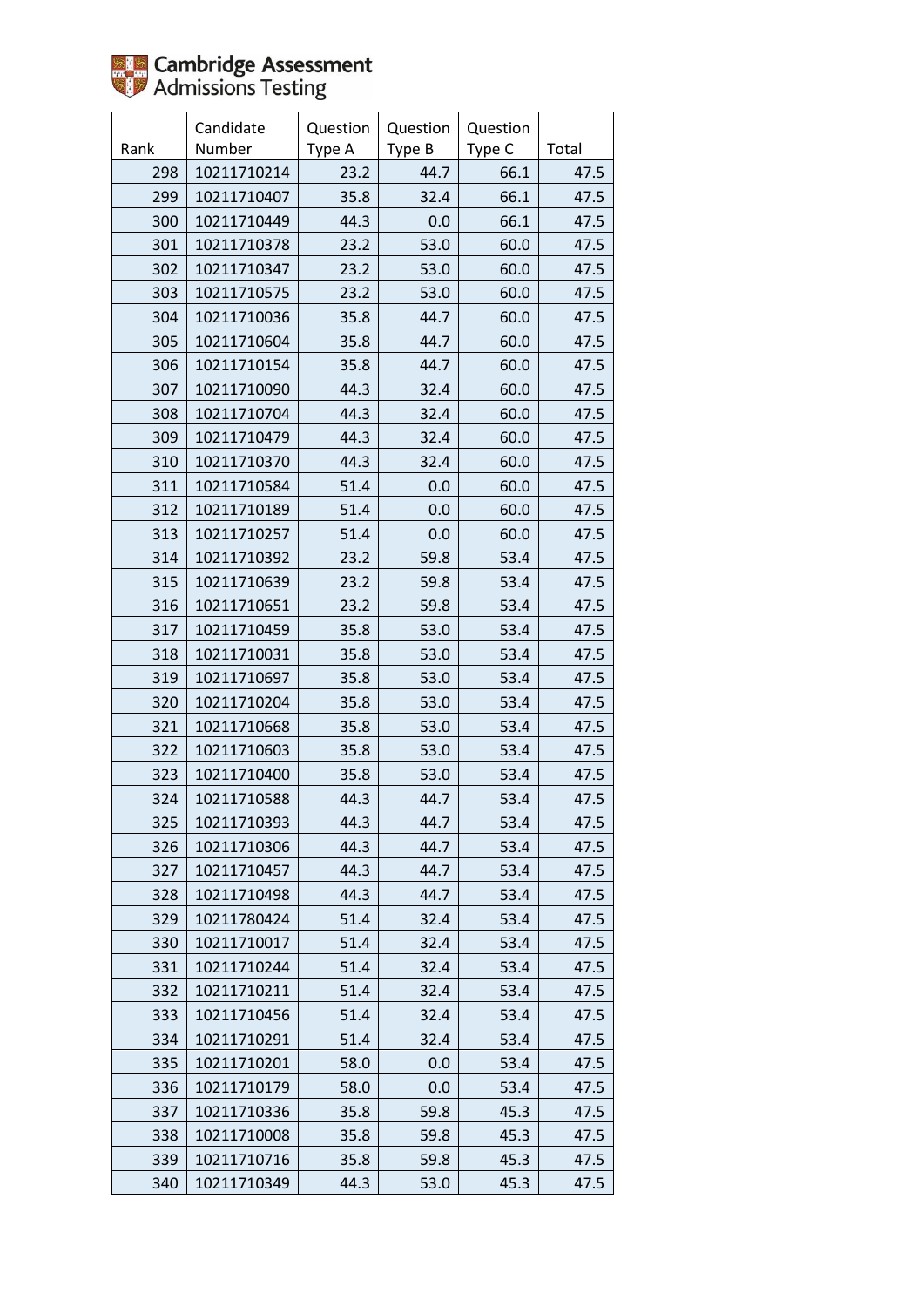

|      | Candidate   | Question | Question | Question |       |
|------|-------------|----------|----------|----------|-------|
| Rank | Number      | Type A   | Type B   | Type C   | Total |
| 341  | 10211780579 | 44.3     | 53.0     | 45.3     | 47.5  |
| 342  | 10211710615 | 44.3     | 53.0     | 45.3     | 47.5  |
| 343  | 10211710026 | 44.3     | 53.0     | 45.3     | 47.5  |
| 344  | 10211710622 | 51.4     | 44.7     | 45.3     | 47.5  |
| 345  | 10211710127 | 51.4     | 44.7     | 45.3     | 47.5  |
| 346  | 10211710035 | 51.4     | 44.7     | 45.3     | 47.5  |
| 347  | 10211710208 | 58.0     | 32.4     | 45.3     | 47.5  |
| 348  | 10211710229 | 58.0     | 32.4     | 45.3     | 47.5  |
| 349  | 10211710515 | 58.0     | 32.4     | 45.3     | 47.5  |
| 350  | 10211710425 | 44.3     | 59.8     | 33.3     | 47.5  |
| 351  | 10211710406 | 44.3     | 59.8     | 33.3     | 47.5  |
| 352  | 10211710634 | 44.3     | 59.8     | 33.3     | 47.5  |
| 353  | 10211710331 | 44.3     | 59.8     | 33.3     | 47.5  |
| 354  | 09211710677 | 51.4     | 53.0     | 33.3     | 47.5  |
| 355  | 10211710461 | 51.4     | 53.0     | 33.3     | 47.5  |
| 356  | 10211710334 | 51.4     | 53.0     | 33.3     | 47.5  |
| 357  | 10211710148 | 51.4     | 53.0     | 33.3     | 47.5  |
| 358  | 10211710374 | 51.4     | 53.0     | 33.3     | 47.5  |
| 359  | 10211710100 | 51.4     | 53.0     | 33.3     | 47.5  |
| 360  | 10211710495 | 51.4     | 53.0     | 33.3     | 47.5  |
| 361  | 10211710181 | 44.3     | 66.1     | 0.0      | 47.5  |
| 362  | 10211710287 | 51.4     | 59.8     | 0.0      | 47.5  |
| 363  | 10211710363 | 51.4     | 59.8     | 0.0      | 47.5  |
| 364  | 10211710024 | 64.5     | 44.7     | 0.0      | 47.5  |
| 365  | 10211710530 | 71.6     | 32.4     | 0.0      | 47.5  |
| 366  | 10211710469 | 35.8     | 0.0      | 66.1     | 44.7  |
| 367  | 10211710492 | 0.0      | 53.0     | 60.0     | 44.7  |
| 368  | 10211710234 | 23.2     | 44.7     | 60.0     | 44.7  |
| 369  | 10211710626 | 23.2     | 44.7     | 60.0     | 44.7  |
| 370  | 10211710046 | 23.2     | 44.7     | 60.0     | 44.7  |
| 371  | 10211710695 | 23.2     | 44.7     | 60.0     | 44.7  |
| 372  | 10211710448 | 35.8     | 32.4     | 60.0     | 44.7  |
| 373  | 10211710038 | 44.3     | 0.0      | 60.0     | 44.7  |
| 374  | 10211710602 | 44.3     | 0.0      | 60.0     | 44.7  |
| 375  | 10211710442 | 23.2     | 53.0     | 53.4     | 44.7  |
| 376  | 10211710159 | 23.2     | 53.0     | 53.4     | 44.7  |
| 377  | 10211710694 | 23.2     | 53.0     | 53.4     | 44.7  |
| 378  | 10211710647 | 35.8     | 44.7     | 53.4     | 44.7  |
| 379  | 10211710281 | 35.8     | 44.7     | 53.4     | 44.7  |
| 380  | 10211710138 | 35.8     | 44.7     | 53.4     | 44.7  |
| 381  | 10211710621 | 35.8     | 44.7     | 53.4     | 44.7  |
| 382  | 10211710302 | 35.8     | 44.7     | 53.4     | 44.7  |
| 383  | 10211710561 | 35.8     | 44.7     | 53.4     | 44.7  |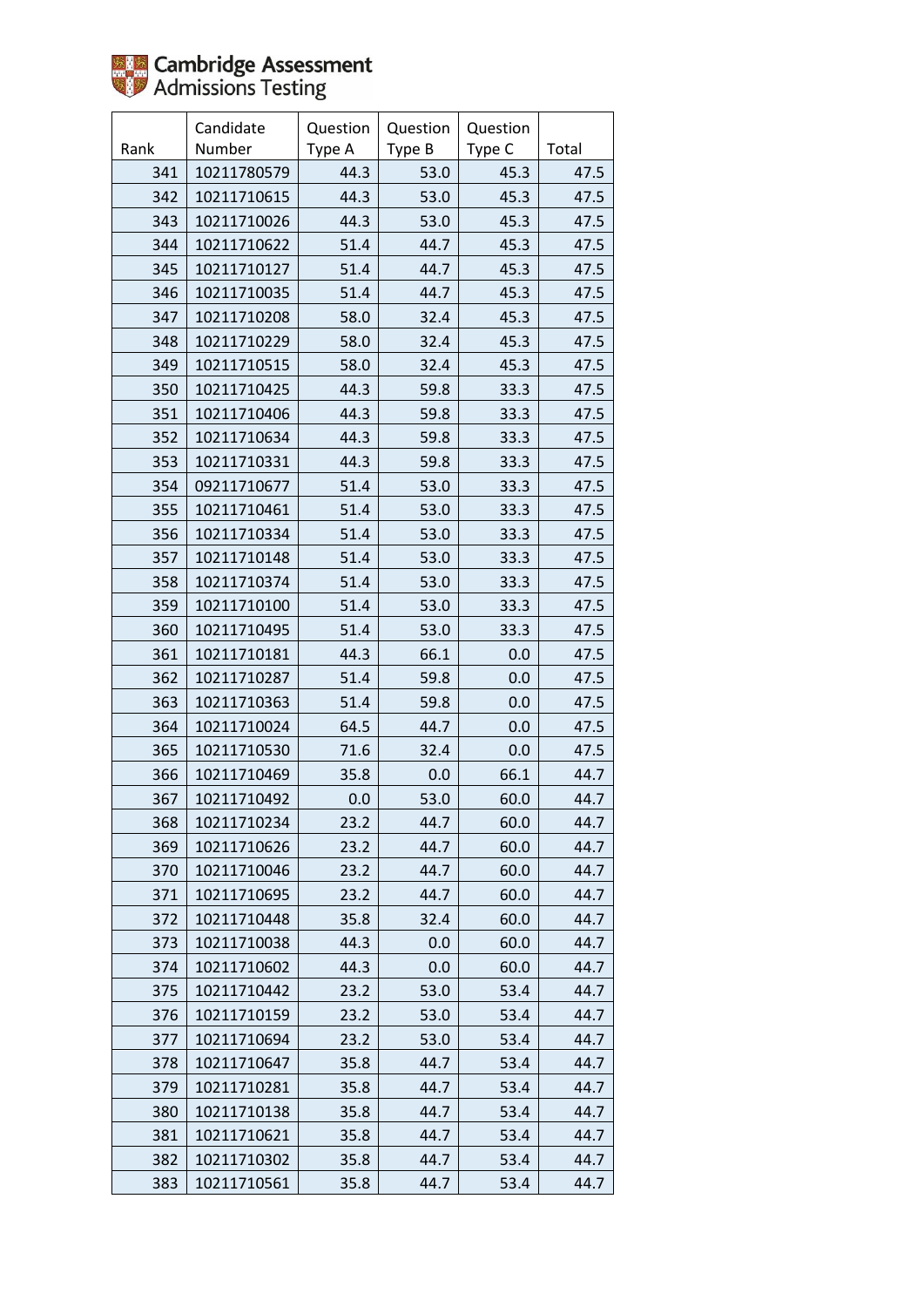

|      | Candidate   | Question | Question | Question |       |
|------|-------------|----------|----------|----------|-------|
| Rank | Number      | Type A   | Type B   | Type C   | Total |
| 384  | 10211710672 | 44.3     | 32.4     | 53.4     | 44.7  |
| 385  | 10211710571 | 44.3     | 32.4     | 53.4     | 44.7  |
| 386  | 10211710289 | 44.3     | 32.4     | 53.4     | 44.7  |
| 387  | 10211710685 | 44.3     | 32.4     | 53.4     | 44.7  |
| 388  | 10211710034 | 44.3     | 32.4     | 53.4     | 44.7  |
| 389  | 10211710200 | 44.3     | 32.4     | 53.4     | 44.7  |
| 390  | 10211710274 | 44.3     | 32.4     | 53.4     | 44.7  |
| 391  | 10211710590 | 51.4     | 0.0      | 53.4     | 44.7  |
| 392  | 10211710607 | 23.2     | 59.8     | 45.3     | 44.7  |
| 393  | 10211710296 | 23.2     | 59.8     | 45.3     | 44.7  |
| 394  | 10211710670 | 35.8     | 53.0     | 45.3     | 44.7  |
| 395  | 10211710705 | 35.8     | 53.0     | 45.3     | 44.7  |
| 396  | 10211710277 | 35.8     | 53.0     | 45.3     | 44.7  |
| 397  | 10211710285 | 35.8     | 53.0     | 45.3     | 44.7  |
| 398  | 10211710223 | 35.8     | 53.0     | 45.3     | 44.7  |
| 399  | 10211710206 | 35.8     | 53.0     | 45.3     | 44.7  |
| 400  | 10211710476 | 35.8     | 53.0     | 45.3     | 44.7  |
| 401  | 10211710409 | 44.3     | 44.7     | 45.3     | 44.7  |
| 402  | 10211710510 | 44.3     | 44.7     | 45.3     | 44.7  |
| 403  | 10211710345 | 44.3     | 44.7     | 45.3     | 44.7  |
| 404  | 10211710529 | 44.3     | 44.7     | 45.3     | 44.7  |
| 405  | 10211710172 | 44.3     | 44.7     | 45.3     | 44.7  |
| 406  | 10211710536 | 44.3     | 44.7     | 45.3     | 44.7  |
| 407  | 10211710525 | 44.3     | 44.7     | 45.3     | 44.7  |
| 408  | 10211710241 | 44.3     | 44.7     | 45.3     | 44.7  |
| 409  | 10211710045 | 44.3     | 44.7     | 45.3     | 44.7  |
| 410  | 10211710060 | 44.3     | 44.7     | 45.3     | 44.7  |
| 411  | 10211710321 | 51.4     | 32.4     | 45.3     | 44.7  |
| 412  | 10211710665 | 51.4     | 32.4     | 45.3     | 44.7  |
| 413  | 10211710325 | 51.4     | 32.4     | 45.3     | 44.7  |
| 414  | 10211710059 | 51.4     | 32.4     | 45.3     | 44.7  |
| 415  | 10211710524 | 51.4     | 32.4     | 45.3     | 44.7  |
| 416  | 10211710069 | 51.4     | 32.4     | 45.3     | 44.7  |
| 417  | 10211710679 | 58.0     | 0.0      | 45.3     | 44.7  |
| 418  | 10211710381 | 23.2     | 66.1     | 33.3     | 44.7  |
| 419  | 10211780514 | 35.8     | 59.8     | 33.3     | 44.7  |
| 420  | 10211710033 | 35.8     | 59.8     | 33.3     | 44.7  |
| 421  | 10211710106 | 44.3     | 53.0     | 33.3     | 44.7  |
| 422  | 10211710083 | 44.3     | 53.0     | 33.3     | 44.7  |
| 423  | 10211780102 | 44.3     | 53.0     | 33.3     | 44.7  |
| 424  | 10211710506 | 44.3     | 53.0     | 33.3     | 44.7  |
| 425  | 10211710112 | 44.3     | 53.0     | 33.3     | 44.7  |
| 426  | 10211710445 | 44.3     | 53.0     | 33.3     | 44.7  |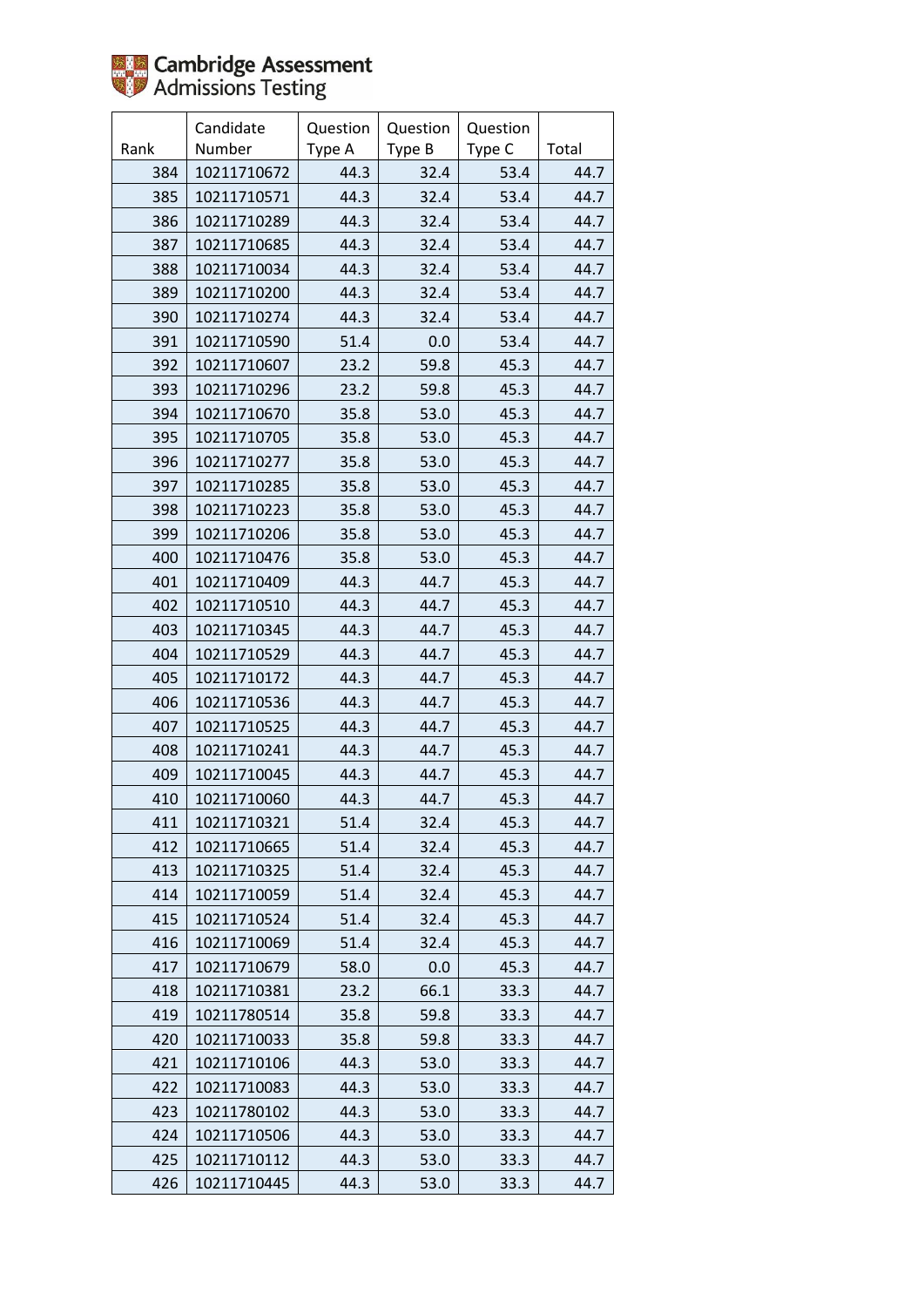

|      | Candidate   | Question | Question | Question |       |
|------|-------------|----------|----------|----------|-------|
| Rank | Number      | Type A   | Type B   | Type C   | Total |
| 427  | 10211710140 | 44.3     | 53.0     | 33.3     | 44.7  |
| 428  | 10211710624 | 51.4     | 44.7     | 33.3     | 44.7  |
| 429  | 10211710221 | 51.4     | 44.7     | 33.3     | 44.7  |
| 430  | 10211710137 | 51.4     | 44.7     | 33.3     | 44.7  |
| 431  | 10211710573 | 51.4     | 44.7     | 33.3     | 44.7  |
| 432  | 10211710708 | 51.4     | 44.7     | 33.3     | 44.7  |
| 433  | 10211710637 | 51.4     | 44.7     | 33.3     | 44.7  |
| 434  | 10211710587 | 51.4     | 44.7     | 33.3     | 44.7  |
| 435  | 10211710269 | 51.4     | 44.7     | 33.3     | 44.7  |
| 436  | 10211710505 | 51.4     | 44.7     | 33.3     | 44.7  |
| 437  | 10211710612 | 51.4     | 44.7     | 33.3     | 44.7  |
| 438  | 10211710507 | 51.4     | 44.7     | 33.3     | 44.7  |
| 439  | 10211710377 | 51.4     | 44.7     | 33.3     | 44.7  |
| 440  | 10211710450 | 58.0     | 32.4     | 33.3     | 44.7  |
| 441  | 10211710278 | 58.0     | 32.4     | 33.3     | 44.7  |
| 442  | 10211710620 | 58.0     | 32.4     | 33.3     | 44.7  |
| 443  | 10211710361 | 44.3     | 59.8     | 0.0      | 44.7  |
| 444  | 10211710405 | 44.3     | 59.8     | 0.0      | 44.7  |
| 445  | 10211710481 | 51.4     | 53.0     | 0.0      | 44.7  |
| 446  | 10211710077 | 51.4     | 53.0     | 0.0      | 44.7  |
| 447  | 10211710367 | 23.2     | 32.4     | 60.0     | 41.7  |
| 448  | 10211710655 | 23.2     | 44.7     | 53.4     | 41.7  |
| 449  | 10211710673 | 23.2     | 44.7     | 53.4     | 41.7  |
| 450  | 10211710002 | 23.2     | 44.7     | 53.4     | 41.7  |
| 451  | 10211710327 | 23.2     | 44.7     | 53.4     | 41.7  |
| 452  | 10211710475 | 23.2     | 44.7     | 53.4     | 41.7  |
| 453  | 10211710677 | 23.2     | 44.7     | 53.4     | 41.7  |
| 454  | 10211710432 | 23.2     | 44.7     | 53.4     | 41.7  |
| 455  | 10211710609 | 23.2     | 44.7     | 53.4     | 41.7  |
| 456  | 10211710290 | 35.8     | 32.4     | 53.4     | 41.7  |
| 457  | 10211710511 | 35.8     | 32.4     | 53.4     | 41.7  |
| 458  | 10211710390 | 35.8     | 32.4     | 53.4     | 41.7  |
| 459  | 10211710004 | 35.8     | 32.4     | 53.4     | 41.7  |
| 460  | 10211710089 | 35.8     | 32.4     | 53.4     | 41.7  |
| 461  | 10211710494 | 35.8     | 32.4     | 53.4     | 41.7  |
| 462  | 10211710656 | 35.8     | 32.4     | 53.4     | 41.7  |
| 463  | 10211710508 | 35.8     | 32.4     | 53.4     | 41.7  |
| 464  | 10211710633 | 23.2     | 53.0     | 45.3     | 41.7  |
| 465  | 10211710535 | 23.2     | 53.0     | 45.3     | 41.7  |
| 466  | 10211710486 | 23.2     | 53.0     | 45.3     | 41.7  |
| 467  | 10211710638 | 23.2     | 53.0     | 45.3     | 41.7  |
| 468  | 10211710042 | 35.8     | 44.7     | 45.3     | 41.7  |
| 469  | 10211710079 | 35.8     | 44.7     | 45.3     | 41.7  |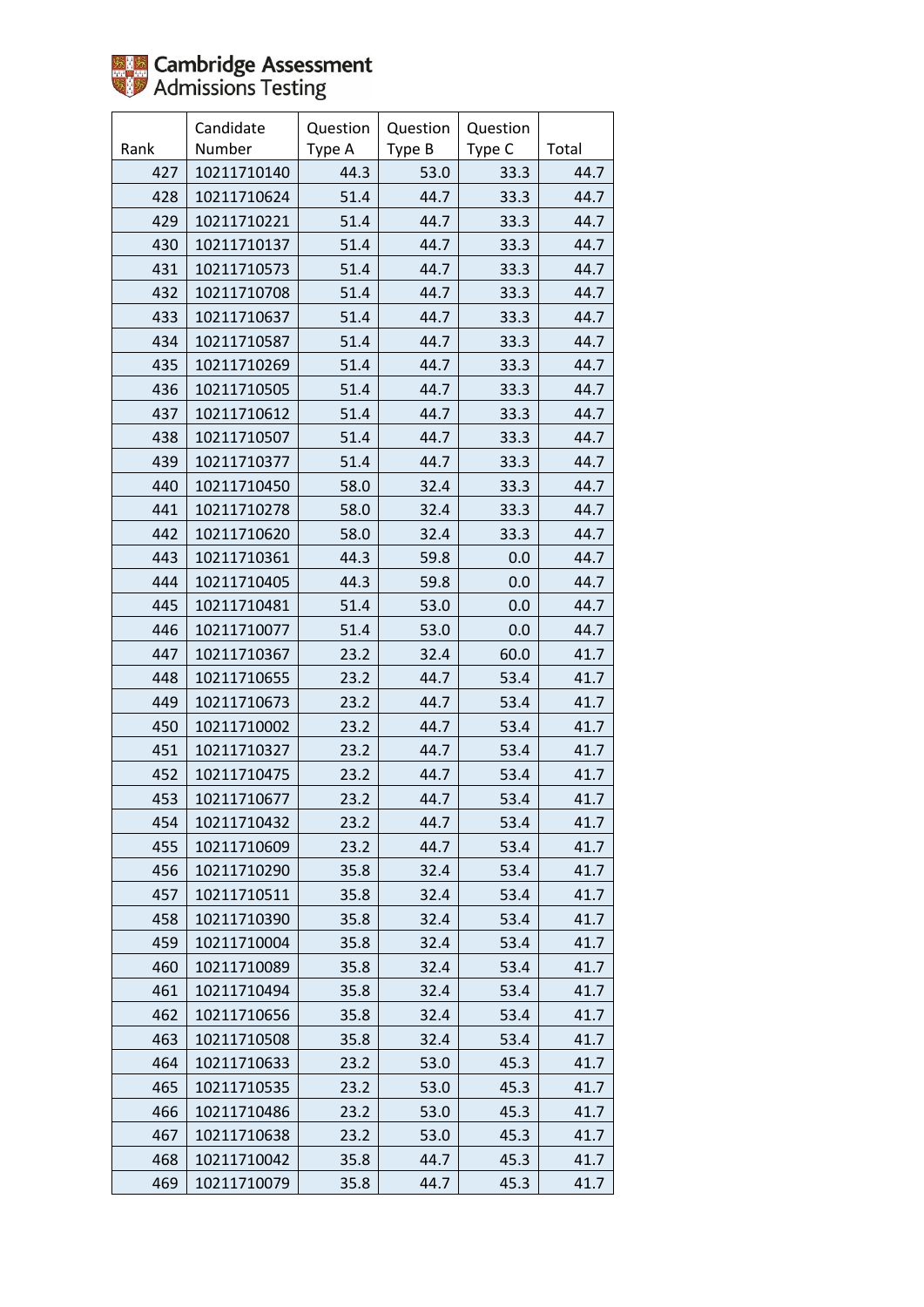

|      | Candidate   | Question | Question | Question |       |
|------|-------------|----------|----------|----------|-------|
| Rank | Number      | Type A   | Type B   | Type C   | Total |
| 470  | 10211710357 | 35.8     | 44.7     | 45.3     | 41.7  |
| 471  | 10211710504 | 35.8     | 44.7     | 45.3     | 41.7  |
| 472  | 10211710601 | 35.8     | 44.7     | 45.3     | 41.7  |
| 473  | 10211710428 | 35.8     | 44.7     | 45.3     | 41.7  |
| 474  | 10211710330 | 35.8     | 44.7     | 45.3     | 41.7  |
| 475  | 10211710177 | 35.8     | 44.7     | 45.3     | 41.7  |
| 476  | 10211710421 | 35.8     | 44.7     | 45.3     | 41.7  |
| 477  | 10211710182 | 35.8     | 44.7     | 45.3     | 41.7  |
| 478  | 10211710528 | 44.3     | 32.4     | 45.3     | 41.7  |
| 479  | 10211710712 | 44.3     | 32.4     | 45.3     | 41.7  |
| 480  | 10211710452 | 44.3     | 32.4     | 45.3     | 41.7  |
| 481  | 10211710328 | 44.3     | 32.4     | 45.3     | 41.7  |
| 482  | 10211710226 | 44.3     | 32.4     | 45.3     | 41.7  |
| 483  | 10211710194 | 44.3     | 32.4     | 45.3     | 41.7  |
| 484  | 10211710365 | 44.3     | 32.4     | 45.3     | 41.7  |
| 485  | 10211710489 | 44.3     | 32.4     | 45.3     | 41.7  |
| 486  | 10211710645 | 44.3     | 32.4     | 45.3     | 41.7  |
| 487  | 10211710650 | 44.3     | 32.4     | 45.3     | 41.7  |
| 488  | 10211710283 | 44.3     | 32.4     | 45.3     | 41.7  |
| 489  | 10211710342 | 44.3     | 32.4     | 45.3     | 41.7  |
| 490  | 10211710353 | 44.3     | 32.4     | 45.3     | 41.7  |
| 491  | 10211710473 | 44.3     | 32.4     | 45.3     | 41.7  |
| 492  | 10211710462 | 51.4     | 0.0      | 45.3     | 41.7  |
| 493  | 10211710635 | 51.4     | 0.0      | 45.3     | 41.7  |
| 494  | 10211710689 | 51.4     | 0.0      | 45.3     | 41.7  |
| 495  | 10211710658 | 51.4     | 0.0      | 45.3     | 41.7  |
| 496  | 10211710613 | 23.2     | 59.8     | 33.3     | 41.7  |
| 497  | 10211710351 | 35.8     | 53.0     | 33.3     | 41.7  |
| 498  | 10211710139 | 35.8     | 53.0     | 33.3     | 41.7  |
| 499  | 10211710170 | 35.8     | 53.0     | 33.3     | 41.7  |
| 500  | 10211710512 | 35.8     | 53.0     | 33.3     | 41.7  |
| 501  | 10211710518 | 35.8     | 53.0     | 33.3     | 41.7  |
| 502  | 10211710403 | 44.3     | 44.7     | 33.3     | 41.7  |
| 503  | 10211710438 | 44.3     | 44.7     | 33.3     | 41.7  |
| 504  | 10211710531 | 44.3     | 44.7     | 33.3     | 41.7  |
| 505  | 10211710173 | 44.3     | 44.7     | 33.3     | 41.7  |
| 506  | 10211710654 | 44.3     | 44.7     | 33.3     | 41.7  |
| 507  | 10211710322 | 44.3     | 44.7     | 33.3     | 41.7  |
| 508  | 10211710471 | 44.3     | 44.7     | 33.3     | 41.7  |
| 509  | 10211710111 | 44.3     | 44.7     | 33.3     | 41.7  |
| 510  | 10211710162 | 44.3     | 44.7     | 33.3     | 41.7  |
| 511  | 10211710160 | 44.3     | 44.7     | 33.3     | 41.7  |
| 512  | 10211710714 | 44.3     | 44.7     | 33.3     | 41.7  |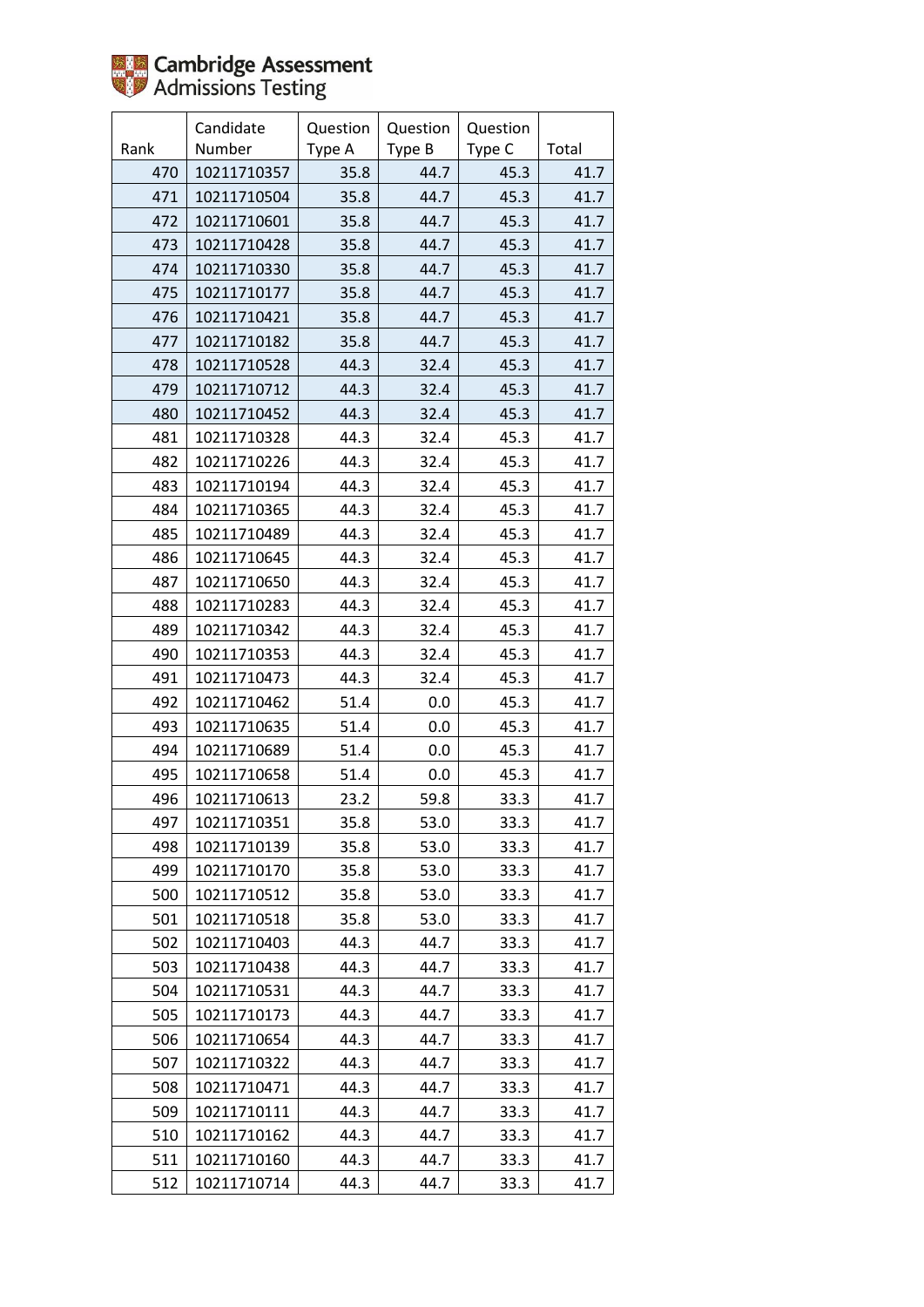|      | Candidate   | Question | Question | Question |       |
|------|-------------|----------|----------|----------|-------|
| Rank | Number      | Type A   | Type B   | Type C   | Total |
| 513  | 10211710499 | 44.3     | 44.7     | 33.3     | 41.7  |
| 514  | 10211710521 | 51.4     | 32.4     | 33.3     | 41.7  |
| 515  | 10211710358 | 51.4     | 32.4     | 33.3     | 41.7  |
| 516  | 10211710569 | 51.4     | 32.4     | 33.3     | 41.7  |
| 517  | 10211710502 | 51.4     | 32.4     | 33.3     | 41.7  |
| 518  | 10211710275 | 51.4     | 32.4     | 33.3     | 41.7  |
| 519  | 10211710176 | 35.8     | 59.8     | 0.0      | 41.7  |
| 520  | 10211710598 | 35.8     | 59.8     | 0.0      | 41.7  |
| 521  | 10211710238 | 44.3     | 53.0     | 0.0      | 41.7  |
| 522  | 10211710617 | 44.3     | 53.0     | 0.0      | 41.7  |
| 523  | 10211710158 | 51.4     | 44.7     | 0.0      | 41.7  |
| 524  | 10211710130 | 0.0      | 0.0      | 66.1     | 38.2  |
| 525  | 10211780691 | 0.0      | 32.4     | 60.0     | 38.2  |
| 526  | 10211710113 | 0.0      | 32.4     | 60.0     | 38.2  |
| 527  | 10211710251 | 0.0      | 44.7     | 53.4     | 38.2  |
| 528  | 10211710516 | 0.0      | 44.7     | 53.4     | 38.2  |
| 529  | 10211710382 | 23.2     | 32.4     | 53.4     | 38.2  |
| 530  | 10211710253 | 23.2     | 32.4     | 53.4     | 38.2  |
| 531  | 10211710319 | 23.2     | 32.4     | 53.4     | 38.2  |
| 532  | 10211710273 | 23.2     | 32.4     | 53.4     | 38.2  |
| 533  | 10211710649 | 23.2     | 32.4     | 53.4     | 38.2  |
| 534  | 10211710073 | 23.2     | 32.4     | 53.4     | 38.2  |
| 535  | 10211710551 | 23.2     | 32.4     | 53.4     | 38.2  |
| 536  | 10211710451 | 23.2     | 32.4     | 53.4     | 38.2  |
| 537  | 10211710231 | 23.2     | 32.4     | 53.4     | 38.2  |
| 538  | 10211780037 | 23.2     | 32.4     | 53.4     | 38.2  |
| 539  | 10211710509 | 23.2     | 32.4     | 53.4     | 38.2  |
| 540  | 10211710384 | 23.2     | 32.4     | 53.4     | 38.2  |
| 541  | 10211710429 | 35.8     | 0.0      | 53.4     | 38.2  |
| 542  | 10211710710 | 35.8     | 0.0      | 53.4     | 38.2  |
| 543  | 10211710192 | 35.8     | 0.0      | 53.4     | 38.2  |
| 544  | 10211710133 | 0.0      | 53.0     | 45.3     | 38.2  |
| 545  | 10211710608 | 23.2     | 44.7     | 45.3     | 38.2  |
| 546  | 10211710311 | 23.2     | 44.7     | 45.3     | 38.2  |
| 547  | 10211710195 | 23.2     | 44.7     | 45.3     | 38.2  |
| 548  | 10211710310 | 23.2     | 44.7     | 45.3     | 38.2  |
| 549  | 10211710681 | 23.2     | 44.7     | 45.3     | 38.2  |
| 550  | 10211710268 | 23.2     | 44.7     | 45.3     | 38.2  |
| 551  | 10211710340 | 23.2     | 44.7     | 45.3     | 38.2  |
| 552  | 10211710423 | 35.8     | 32.4     | 45.3     | 38.2  |
| 553  | 10211710123 | 35.8     | 32.4     | 45.3     | 38.2  |
| 554  | 10211710664 | 35.8     | 32.4     | 45.3     | 38.2  |
| 555  | 10211710202 | 35.8     | 32.4     | 45.3     | 38.2  |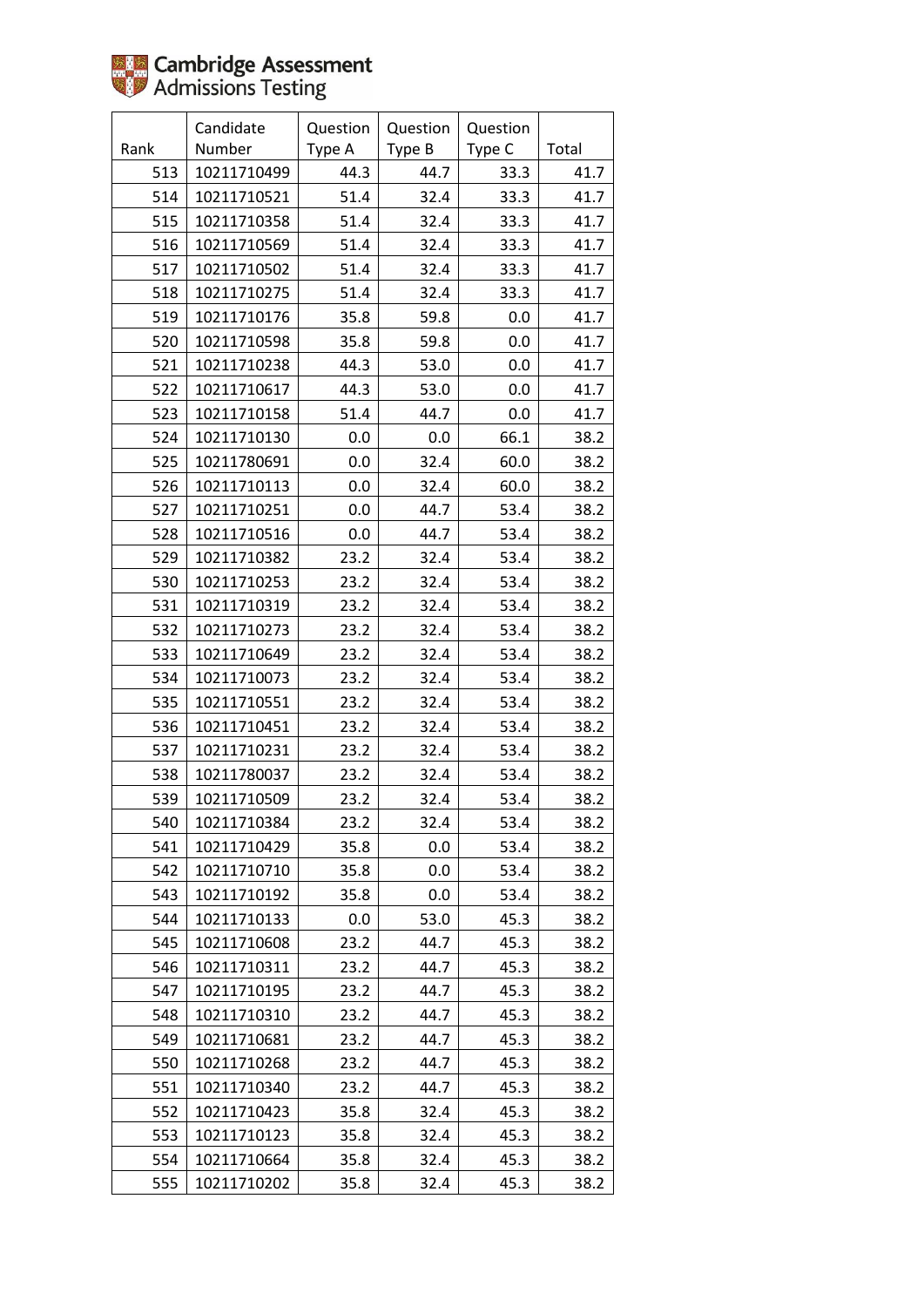|      | Candidate   | Question | Question | Question |       |
|------|-------------|----------|----------|----------|-------|
| Rank | Number      | Type A   | Type B   | Type C   | Total |
| 556  | 10211710648 | 35.8     | 32.4     | 45.3     | 38.2  |
| 557  | 10211710043 | 35.8     | 32.4     | 45.3     | 38.2  |
| 558  | 10211710260 | 35.8     | 32.4     | 45.3     | 38.2  |
| 559  | 10211710054 | 35.8     | 32.4     | 45.3     | 38.2  |
| 560  | 10211710364 | 35.8     | 32.4     | 45.3     | 38.2  |
| 561  | 10211710477 | 44.3     | 0.0      | 45.3     | 38.2  |
| 562  | 10211710586 | 44.3     | 0.0      | 45.3     | 38.2  |
| 563  | 10211710147 | 44.3     | 0.0      | 45.3     | 38.2  |
| 564  | 10211710051 | 0.0      | 59.8     | 33.3     | 38.2  |
| 565  | 10211710167 | 23.2     | 53.0     | 33.3     | 38.2  |
| 566  | 10211710533 | 23.2     | 53.0     | 33.3     | 38.2  |
| 567  | 10211710085 | 23.2     | 53.0     | 33.3     | 38.2  |
| 568  | 10211710115 | 23.2     | 53.0     | 33.3     | 38.2  |
| 569  | 10211710116 | 23.2     | 53.0     | 33.3     | 38.2  |
| 570  | 10211710105 | 23.2     | 53.0     | 33.3     | 38.2  |
| 571  | 10211710555 | 35.8     | 44.7     | 33.3     | 38.2  |
| 572  | 10211710326 | 35.8     | 44.7     | 33.3     | 38.2  |
| 573  | 10211710380 | 35.8     | 44.7     | 33.3     | 38.2  |
| 574  | 10211710191 | 35.8     | 44.7     | 33.3     | 38.2  |
| 575  | 10211710329 | 35.8     | 44.7     | 33.3     | 38.2  |
| 576  | 10211710074 | 44.3     | 32.4     | 33.3     | 38.2  |
| 577  | 10211710642 | 44.3     | 32.4     | 33.3     | 38.2  |
| 578  | 10211710696 | 44.3     | 32.4     | 33.3     | 38.2  |
| 579  | 10211710558 | 44.3     | 32.4     | 33.3     | 38.2  |
| 580  | 10211710595 | 35.8     | 53.0     | 0.0      | 38.2  |
| 581  | 10211710299 | 35.8     | 53.0     | 0.0      | 38.2  |
| 582  | 10211710698 | 35.8     | 53.0     | 0.0      | 38.2  |
| 583  | 10211710354 | 35.8     | 53.0     | 0.0      | 38.2  |
| 584  | 10211710567 | 35.8     | 53.0     | 0.0      | 38.2  |
| 585  | 10211710012 | 44.3     | 44.7     | 0.0      | 38.2  |
| 586  | 10211710255 | 44.3     | 44.7     | 0.0      | 38.2  |
| 587  | 10211710418 | 51.4     | 32.4     | 0.0      | 38.2  |
| 588  | 10211710227 | 51.4     | 32.4     | 0.0      | 38.2  |
| 589  | 10211710427 | 58.0     | 0.0      | 0.0      | 38.2  |
| 590  | 10211710669 | 58.0     | 0.0      | 0.0      | 38.2  |
| 591  | 10211710150 | 23.2     | 32.4     | 45.3     | 34.1  |
| 592  | 10211710513 | 23.2     | 32.4     | 45.3     | 34.1  |
| 593  | 10211710078 | 23.2     | 32.4     | 45.3     | 34.1  |
| 594  | 10211710488 | 23.2     | 32.4     | 45.3     | 34.1  |
| 595  | 10211710616 | 23.2     | 32.4     | 45.3     | 34.1  |
| 596  | 10211710341 | 23.2     | 32.4     | 45.3     | 34.1  |
| 597  | 10211710410 | 23.2     | 32.4     | 45.3     | 34.1  |
| 598  | 10211710700 | 23.2     | 32.4     | 45.3     | 34.1  |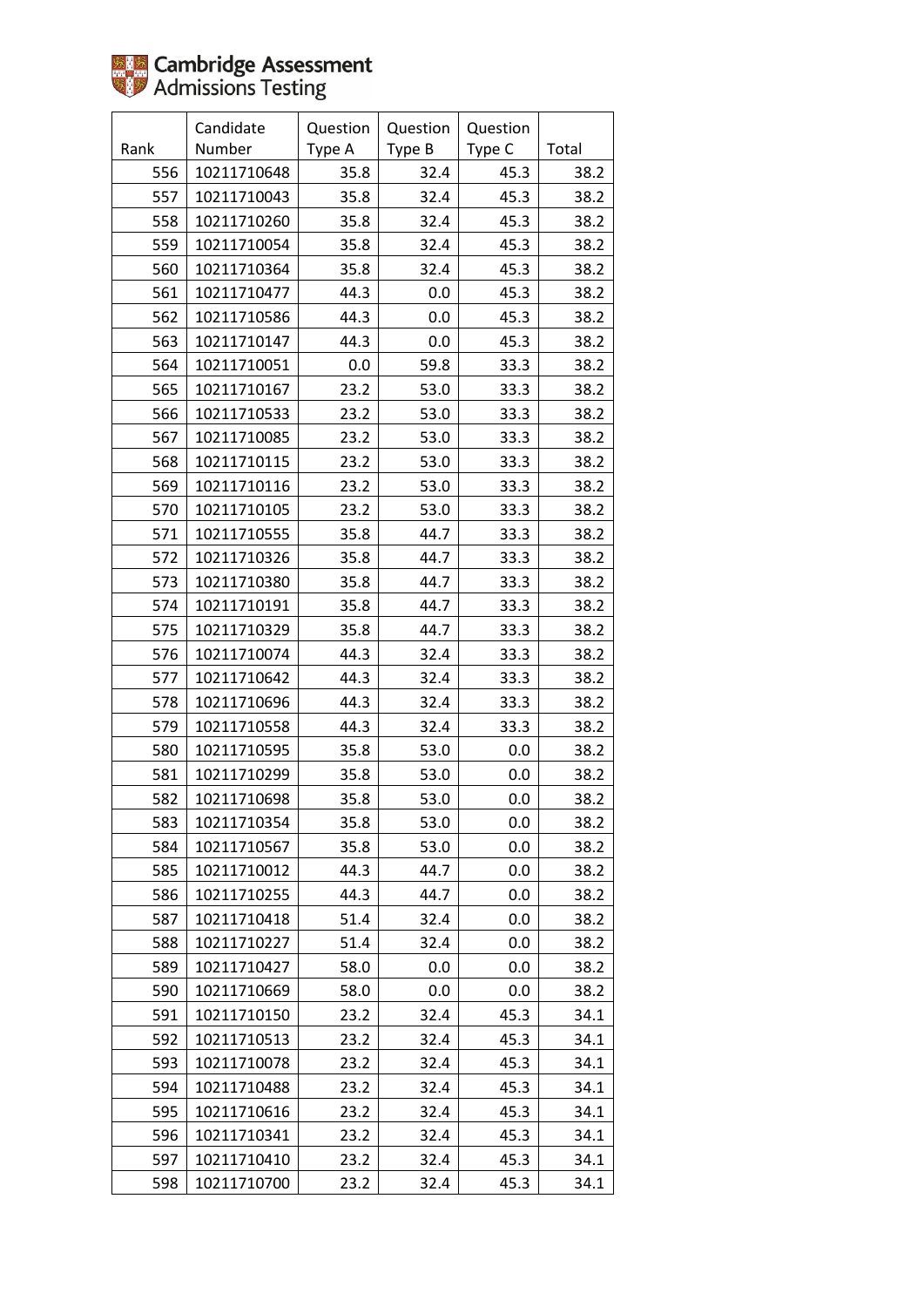|      | Candidate   | Question | Question | Question |       |
|------|-------------|----------|----------|----------|-------|
| Rank | Number      | Type A   | Type B   | Type C   | Total |
| 599  | 10211710252 | 23.2     | 32.4     | 45.3     | 34.1  |
| 600  | 10211710671 | 35.8     | 0.0      | 45.3     | 34.1  |
| 601  | 10211710630 | 35.8     | 0.0      | 45.3     | 34.1  |
| 602  | 10211710058 | 35.8     | 0.0      | 45.3     | 34.1  |
| 603  | 10211710143 | 35.8     | 0.0      | 45.3     | 34.1  |
| 604  | 10211710030 | 35.8     | 0.0      | 45.3     | 34.1  |
| 605  | 10211710394 | 35.8     | 0.0      | 45.3     | 34.1  |
| 606  | 10211710659 | 0.0      | 53.0     | 33.3     | 34.1  |
| 607  | 10211710667 | 0.0      | 53.0     | 33.3     | 34.1  |
| 608  | 10211710065 | 23.2     | 44.7     | 33.3     | 34.1  |
| 609  | 10211710081 | 23.2     | 44.7     | 33.3     | 34.1  |
| 610  | 10211710040 | 23.2     | 44.7     | 33.3     | 34.1  |
| 611  | 10211710335 | 23.2     | 44.7     | 33.3     | 34.1  |
| 612  | 10211710437 | 23.2     | 44.7     | 33.3     | 34.1  |
| 613  | 10211710064 | 23.2     | 44.7     | 33.3     | 34.1  |
| 614  | 10211710047 | 35.8     | 32.4     | 33.3     | 34.1  |
| 615  | 10211710375 | 35.8     | 32.4     | 33.3     | 34.1  |
| 616  | 10211710628 | 35.8     | 32.4     | 33.3     | 34.1  |
| 617  | 10211710680 | 35.8     | 32.4     | 33.3     | 34.1  |
| 618  | 10211710629 | 35.8     | 32.4     | 33.3     | 34.1  |
| 619  | 10211710313 | 23.2     | 53.0     | 0.0      | 34.1  |
| 620  | 10211710317 | 23.2     | 53.0     | 0.0      | 34.1  |
| 621  | 10211780215 | 35.8     | 44.7     | 0.0      | 34.1  |
| 622  | 10211710404 | 35.8     | 44.7     | 0.0      | 34.1  |
| 623  | 10211710487 | 35.8     | 44.7     | 0.0      | 34.1  |
| 624  | 10211710142 | 44.3     | 32.4     | 0.0      | 34.1  |
| 625  | 10211710443 | 44.3     | 32.4     | 0.0      | 34.1  |
| 626  | 10211710482 | 51.4     | 0.0      | 0.0      | 34.1  |
| 627  | 10211710455 | 0.0      | 32.4     | 45.3     | 29.1  |
| 628  | 10211710280 | 0.0      | 32.4     | 45.3     | 29.1  |
| 629  | 10211710474 | 0.0      | 32.4     | 45.3     | 29.1  |
| 630  | 10211710124 | 23.2     | 0.0      | 45.3     | 29.1  |
| 631  | 10211710614 | 0.0      | 44.7     | 33.3     | 29.1  |
| 632  | 10211710483 | 0.0      | 44.7     | 33.3     | 29.1  |
| 633  | 10211710544 | 23.2     | 32.4     | 33.3     | 29.1  |
| 634  | 10211710247 | 23.2     | 32.4     | 33.3     | 29.1  |
| 635  | 10211710355 | 23.2     | 32.4     | 33.3     | 29.1  |
| 636  | 10211780539 | 23.2     | 32.4     | 33.3     | 29.1  |
| 637  | 10211710446 | 23.2     | 32.4     | 33.3     | 29.1  |
| 638  | 10211710188 | 23.2     | 32.4     | 33.3     | 29.1  |
| 639  | 10211710165 | 23.2     | 32.4     | 33.3     | 29.1  |
| 640  | 10211710315 | 35.8     | 0.0      | 33.3     | 29.1  |
| 641  | 10211710092 | 23.2     | 44.7     | 0.0      | 29.1  |